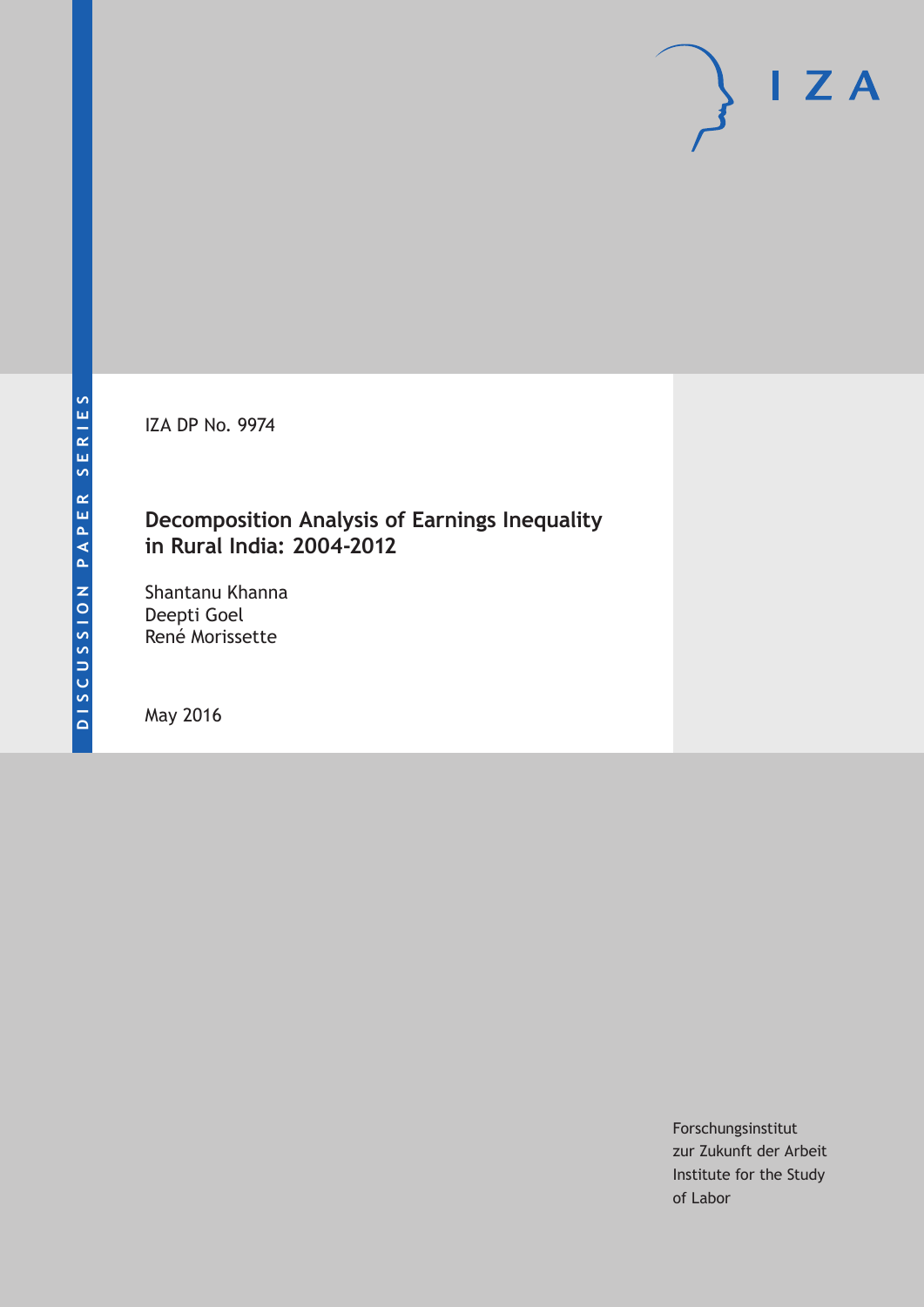# **Decomposition Analysis of Earnings Inequality in Rural India: 2004-2012**

# **Shantanu Khanna**

*University of Delhi* 

### **Deepti Goel**

*Delhi School of Economics and IZA* 

## **René Morissette**

*Statistics Canada* 

Discussion Paper No. 9974 May 2016

IZA

P.O. Box 7240 53072 Bonn **Germany** 

Phone: +49-228-3894-0 Fax: +49-228-3894-180 E-mail: iza@iza.org

Any opinions expressed here are those of the author(s) and not those of IZA. Research published in this series may include views on policy, but the institute itself takes no institutional policy positions. The IZA research network is committed to the IZA Guiding Principles of Research Integrity.

The Institute for the Study of Labor (IZA) in Bonn is a local and virtual international research center and a place of communication between science, politics and business. IZA is an independent nonprofit organization supported by Deutsche Post Foundation. The center is associated with the University of Bonn and offers a stimulating research environment through its international network, workshops and conferences, data service, project support, research visits and doctoral program. IZA engages in (i) original and internationally competitive research in all fields of labor economics, (ii) development of policy concepts, and (iii) dissemination of research results and concepts to the interested public.

IZA Discussion Papers often represent preliminary work and are circulated to encourage discussion. Citation of such a paper should account for its provisional character. A revised version may be available directly from the author.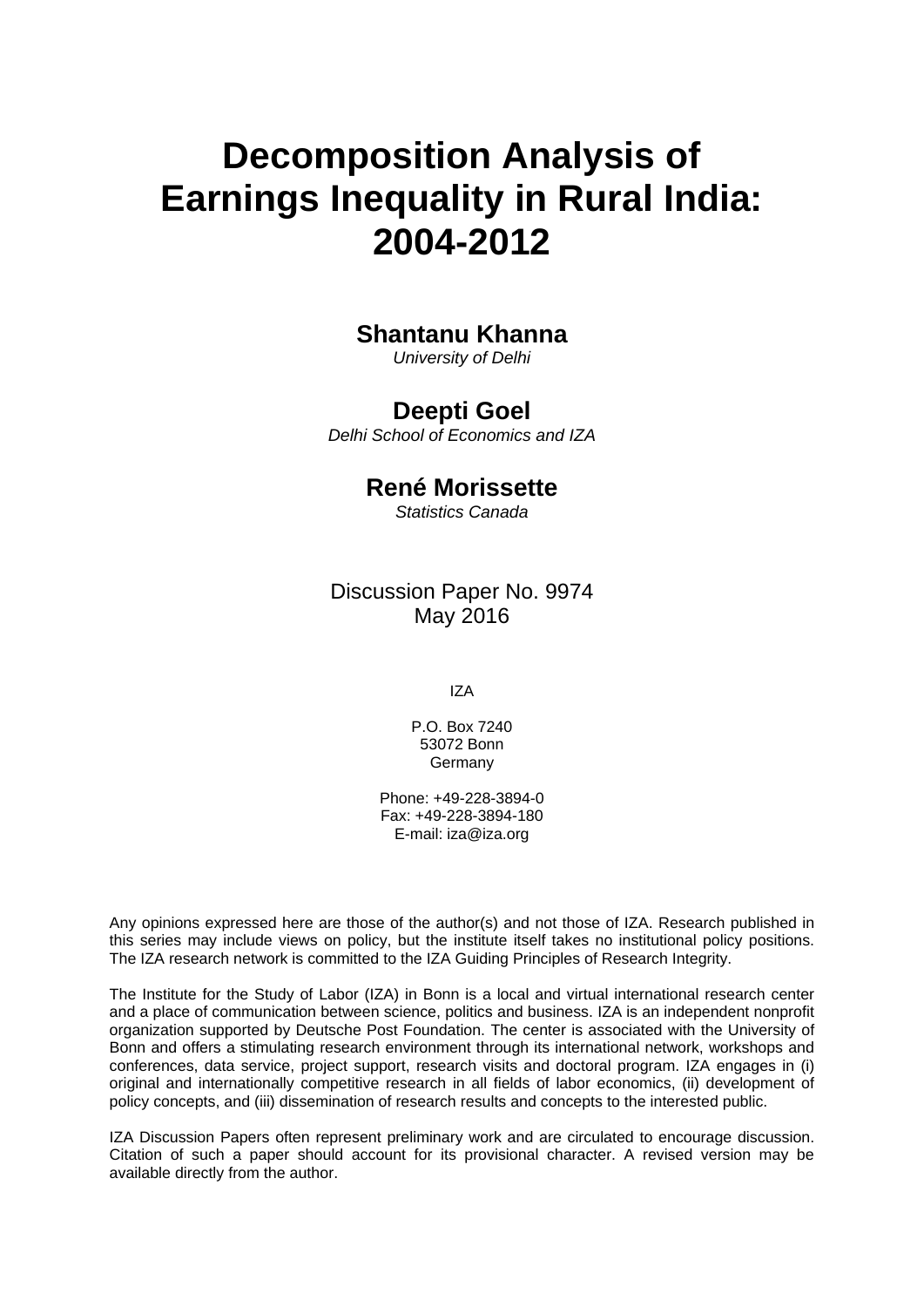IZA Discussion Paper No. 9974 May 2016

# **ABSTRACT**

# **Decomposition Analysis of Earnings Inequality in Rural India: 2004-2012\***

We analyze the changes in earnings of paid workers (wage earners) in rural India from 2004/05 to 2011/12. Real earnings increased at all percentiles, and the percentage increase was larger at the lower end. Consequently, earnings inequality declined. Recentered Influence Function decompositions show that throughout the earnings distribution, except at the very top, both changes in 'worker characteristics' and in 'returns to these characteristics' increased earnings, with the latter having played a bigger role. Decompositions of inequality measures reveal that although the change in characteristics had an inequality increasing effect, chiefly attributable to increased education levels, inequality declined because workers at lower quantiles experienced greater improvements in returns to their characteristics than those at the top.

JEL Classification: J30, J31, O53

Keywords: earnings, inequality, earnings distribution, rural India

Corresponding author:

 $\overline{\phantom{a}}$ 

Deepti Goel Delhi School of Economics University of Delhi Delhi 110007 India E-mail: deepti@econdse.org

<sup>\*</sup> The research leading to these results has received funding from the European Community's Seventh Framework Programme (FP7/2007-2013) under grant agreement n° 290752. The views expressed in this paper are those of the authors and do not reflect the views of Statistics Canada, or of other institutions that the authors are affiliated to.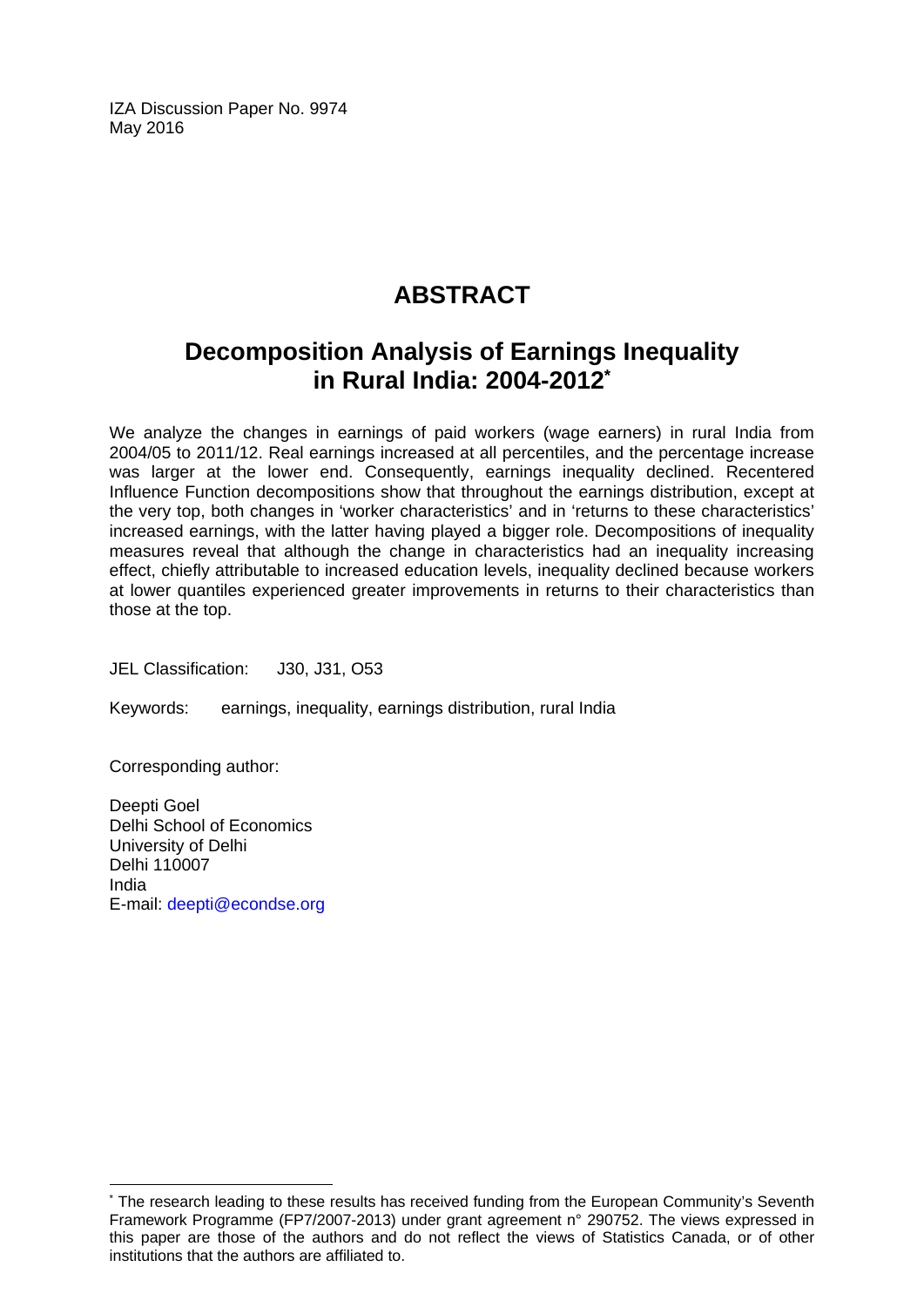#### **1 Introduction**

 $\overline{a}$ 

In their discussion of India's economic growth, Kotwal et al (2011) point to the existence of two Indias: "One of educated managers and engineers who have been able to take advantage of the opportunities made available through globalization and the other—a huge mass of undereducated people who are making a living in low productivity jobs in the informal sector—the largest of which is still agriculture." This paper is about the second India that mainly resides in its rural parts. Agriculture, the mainstay of the rural economy, continues to employ the largest share of the Indian workforce, but its contribution to gross value added is much smaller. In 2011, the employment shares of agriculture, industry, and services were 49, 24 and 27 percent respectively, whereas their shares in Gross Value Added were 19, 33, and 48 percent respectively (GOI 2015). In addition, between 2004/05 and 2011/12, real Gross Domestic Product in these sectors grew at 4.2, 8.5 and 9.6 percent per annum, respectively, making agriculture the slowest growing sector of the economy (authors' calculations based on RBI 2015). Given these figures, the concern about whether high overall GDP growth has benefitted those at the bottom, and to what extent they have benefitted compared to those at the top, is even more pertinent for rural India. We therefore focus on rural India and examine how real earnings of paid workers (wage earners) evolved over the seven-year period between 2004/05 and 2011/12.

Several studies have documented that along with the high growth rates of GDP that have characterized the Indian economy since the 1980s, there has been an increase in inequality.<sup>1</sup> However, most of these studies have either focused on consumption expenditure (Sen and Himanshu 2004; Cain et al 2010; Motiram and Vakulabharanam 2013; Jayaraj and Subramanian 2015; Datt et al 2016), <sup>2</sup> or on earnings of

 $1$  A notable exception is Dutta (2005). For the period, 1983-99, at the all-India level she finds an increase in wage rate inequality among regular salaried workers, but a *decrease* among casual labor.

<sup>&</sup>lt;sup>2</sup> There are some advantages in looking at consumption expenditure instead of earnings (Goldberg and Pavcnik 2007). The former are a better measure of lifetime wellbeing and suffer from fewer reporting errors. In spite of this, we feel that it is important to juxtapose the two to get a complete picture. This is especially important as the two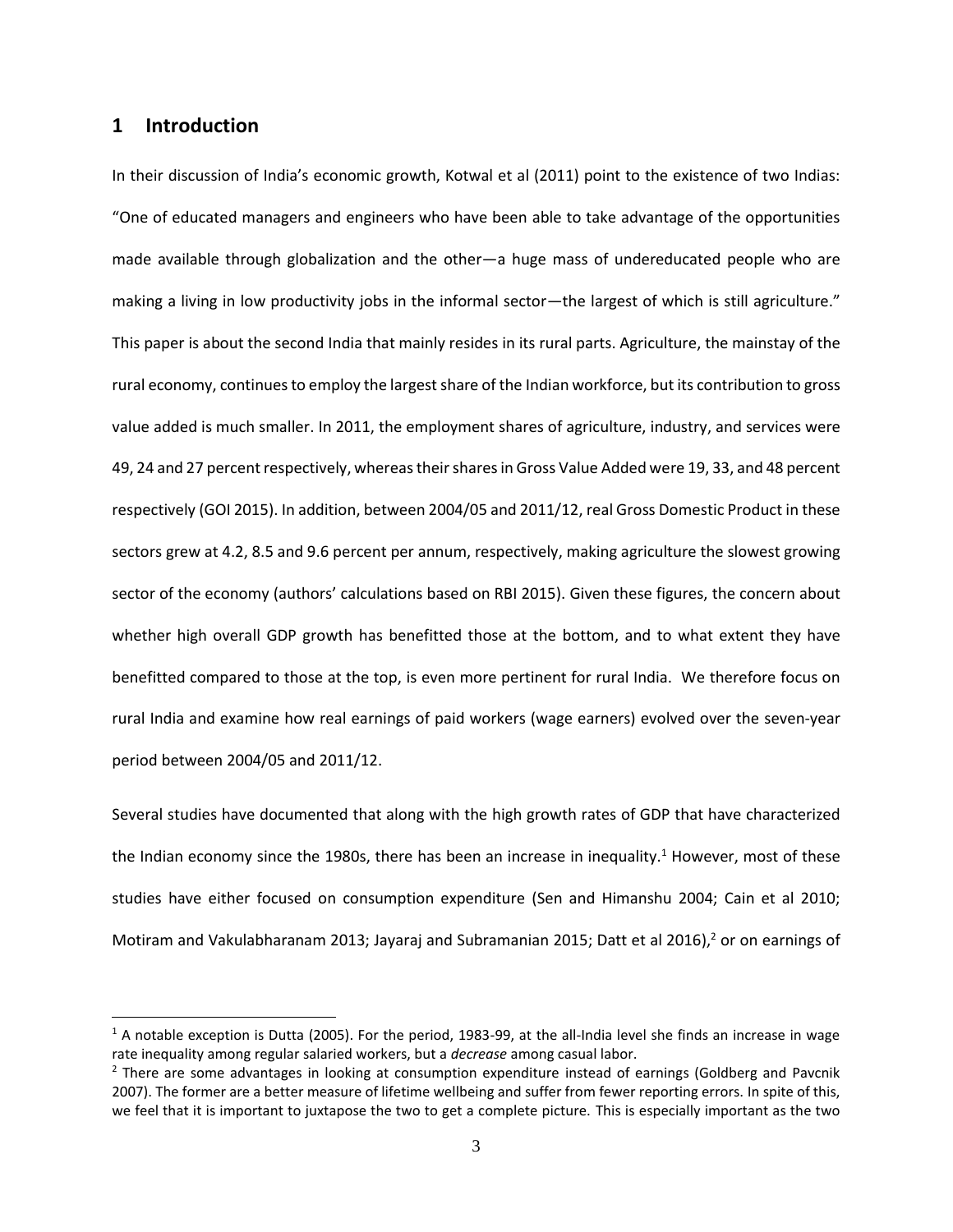paid workers in urban India (Kijima 2006; Azam 2012). Two notable exceptions are Hnatkovska and Lahiri 2013, and Jacoby and Dasgupta 2015. Hnatkovska and Lahiri (2013) focus on wage comparisons between rural and urban areas between 1983 and 2010. They find that urban agglomeration led to a massive increase in urban labor supply that in turn reduced the rural-urban wage gap. Unlike Hnatkovska and Lahiri (2013), we focus exclusively on rural India to provide a more detailed picture of the changes within this sector. Jacoby and Dasgupta (2015) adopt the Supply-Demand-Institutions (SDI) framework pioneered by Katz and Murphy (1992), and Bound and Johnson (1992), to decompose wage changes between 1993 and 2011 in both rural and urban India. We use a very different approach, namely, the Recentered Influence Function (RIF) Decomposition developed by Firpo, Fortin, and Lemieux (2009) to study earnings evolution in rural India.<sup>3</sup> Jacoby and Dasgupta (2015) decompose the change in an indirect measure of wage inequality, namely, the relative wages of educated and uneducated workers, into changes in employment shares of different demographic groups and changes in the industrial composition. In this paper, we focus on direct measures on inequality such as the Gini and the 90/10 percentile ratio, and decompose changes in these measures into changes in worker characteristics and changes in returns to these characteristics. Our finding that the change in returns to characteristics that is driving the decline in earnings inequality in rural India is a novel one. Moreover, we document changes not just at the mean but also at various quantiles. It is important to do so because several studies have found that earnings inequality is mainly concentrated at the upper end. For India, Azam (2012) and Kijima (2006) find this for urban wage earners, and Banerjee and Piketty (2005) find it for income tax payers. We use unconditional quantile regressions to account for the effects of workers' characteristics at different quantiles and thereby make inferences

l

measures may exhibit different trends. Krueger and Perri (2006) document this for the US, and then develop a model to show how income inequality can affect consumption inequality.

 $3$  It is hard to establish the superiority of one approach over the other. In the SDI framework, changes in supply (changes in employment shares of demographics groups) and demand (changes in industrial composition) are assumed exogenous, and therefore unaffected by changes in the relative wage structure. In the RIF Decomposition approach, the feedback between changing characteristics and changing returns is ignored. Both these assumptions ignore general equilibrium effects.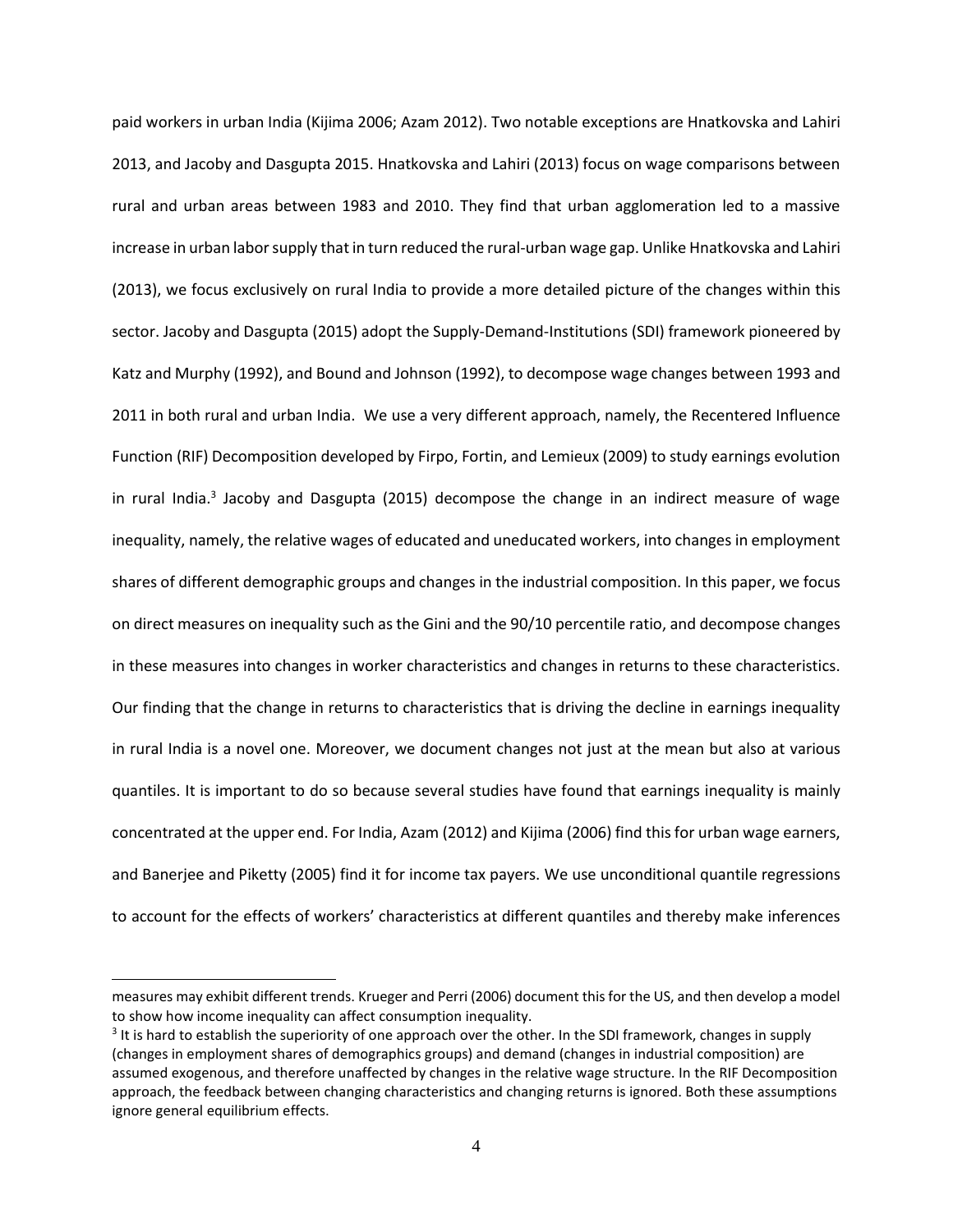about their effects on earnings inequality. Finally, we use the RIF Decompositions to divide the overall change in earnings inequality into a composition effect (the component due to changes in the distribution of worker characteristics) and a structure effect (the component due to changes in returns to these characteristics).

We find that during the period from 2004 to 2012, real earnings among paid workers increased at all percentiles and the percentage increase was greater at lower percentiles. Consequently, earnings inequality declined in rural India. The RIF decompositions reveal that throughout the earnings distribution, except at the very top, both the composition effect and the structure effect increased earnings, with changes in the latter having played a bigger role. Decompositions of inequality measures reveal that in spite of the composition effect having had an inequality-increasing role, inequality fell because workers at lower quantiles experienced greater improvements in returns to their characteristics than those at the top. Earnings inequality increased as workers acquired higher levels of education. At the same time, lower returns to higher education, reduced inequality.

The rest of the paper is organized as follows. Section 2 discusses the methodology used to analyze the change in earnings. Section 3 describes the data and the analysis sample. Section 4 presents the results, and section 5 concludes.

#### **2 Methodology**

We briefly explain the RIF regression for unconditional quantiles, followed by the RIF decomposition technique. For a detailed exposition of this and other decomposition techniques, see Fortin et al. 2011.

#### **2.1 Unconditional Quantile Regressions**

Unconditional quantile regressions (UQR, Firpo et al. 2009) help us examine the marginal effects of covariates on the *unconditional* quantiles of an outcome variable. UQR differ from the traditional quantile

5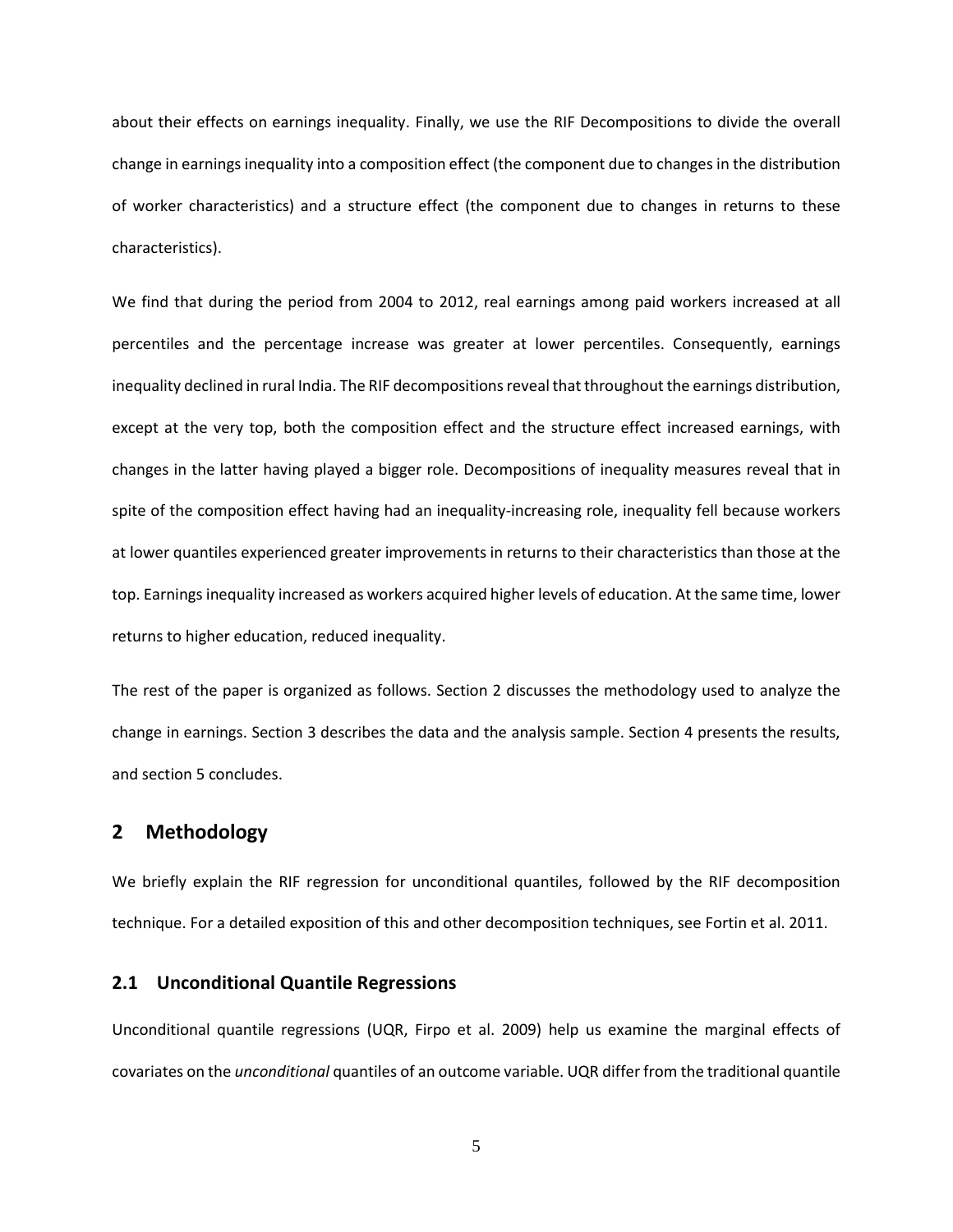regressions (Koenker and Bassett 1978) in that the latter examine the marginal effects on the *conditional* quantiles. For instance, if we observe that the conditional quantile regression coefficients for college education increase as we move from the first to the ninth decile, we can say that having more people with a college education would increase earnings dispersion within a group of individuals having the same vector of covariate values. However, in order to claim that college education increases overall earnings dispersion (among all individuals irrespective of their covariates), we need to rely on unconditional quantile regressions. To understand UQRs we begin with the concept of an Influence Function (IF).

The IF of any distributional statistic represents the influence of an observation on that statistic. Specifically, let  $w$  denote earnings, and let  $q_\theta$  denote the  $\theta^\text{th}$  quantile of the unconditional earnings distribution. Then,

$$
IF(w, q_{\theta}) = (\theta - \mathbb{I}\{w \leq q_{\theta}\})/f_{w}(q_{\theta})
$$
\n<sup>{1}</sup>

where I $\{\cdot\}$  is an indicator function, and  $f_w$  is the density of the marginal distribution of earnings. The RIF is obtained by adding back the statistic to the IF. Thus, the RIF for the  $\theta^{\text{th}}$  quantile is given by:

$$
RIF(w, q_{\theta}) = q_{\theta} + IF(w, q_{\theta}) = q_{\theta} + (\theta - \mathbb{I}\{w \leq q_{\theta}\})/f_{w}(q_{\theta})
$$
\n
$$
\{2\}
$$

Note that the expected value of the RIF is  $q_{\theta}$  itself. The conditional expectation of the RIF modelled as a function of certain explanatory variables,  $X$ , gives us the UQR or RIF regression model:

$$
E[RIF(w, q_{\theta})|X] = m_{\theta}(X) \tag{3}
$$

In its simplest form,

$$
E[RIF(w, q_{\theta})|X] = X\beta
$$
 (4)

where  $\beta$  represents the marginal effect of  $X$  on the  $\theta^{\text{th}}$  quantile.  $\beta$  can be estimated by Ordinary Least Squares (OLS) wherein the dependent variable is replaced by the estimated RIF. The RIF is estimated by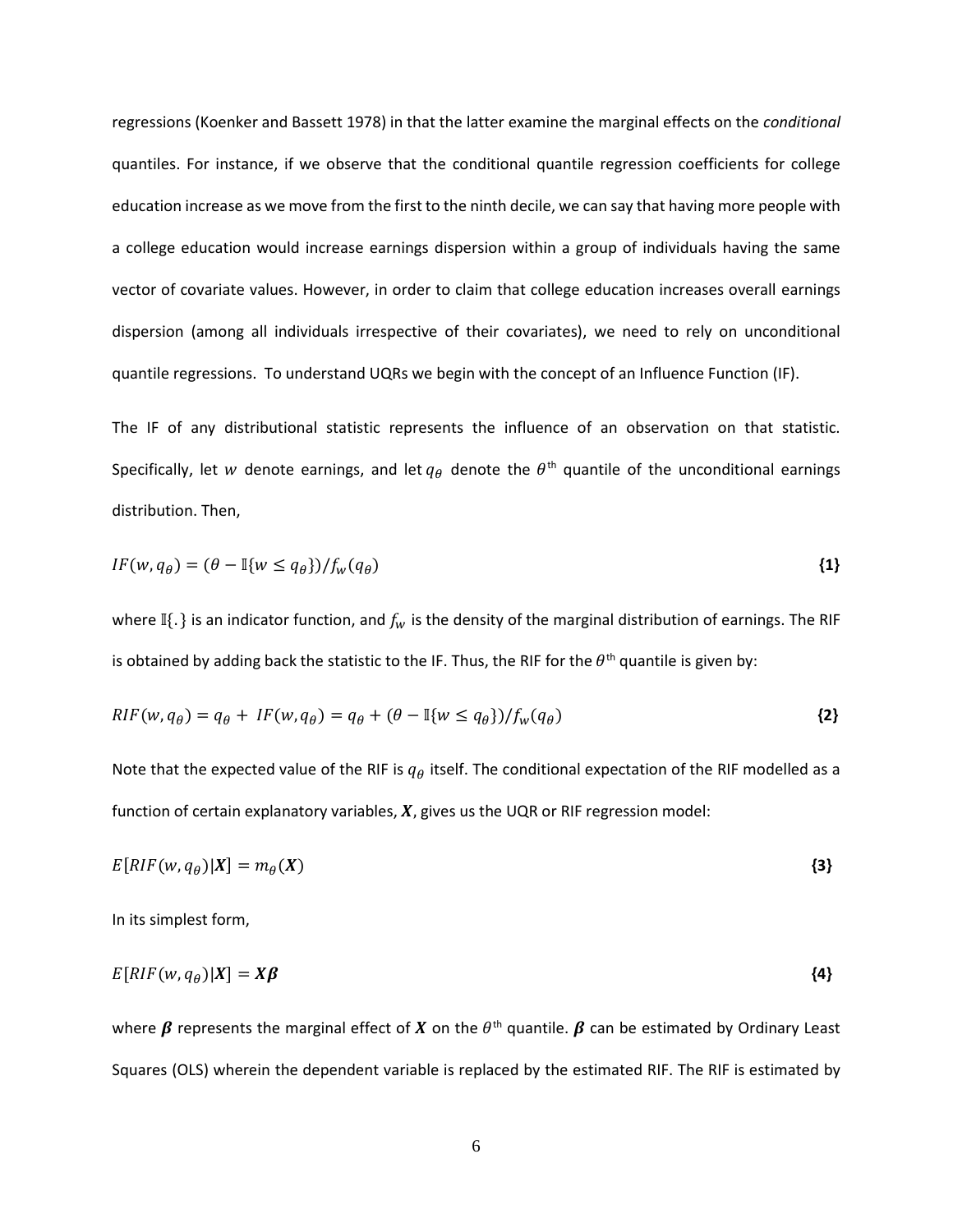plugging the sample quantile,  $\widehat{q_{\theta}}$ , and the empirical density,  $\widehat{f_w(q_{\theta})}$ , the latter estimated using kernel methods, in equation **{2}.** 

#### **2.2 RIF Decomposition**

The RIF decomposition divides the overall change in any distributional statistic into a structure effect (due to the changes in returns to characteristics/covariates), and a composition effect (due to the changes in the distribution of covariates). Compared to other decomposition methods such as the Machado-Mata (Machado and Mata 2005), the RIF decomposition has the added advantage of further dividing the structure and composition effects into the contribution of each covariate. In this way, it is closest in spirit to the decomposition method proposed by Blinder (1973) and Oaxaca (1973).

In the case of quantiles, the RIF Decomposition is carried out using the estimated UQR /RIF regression coefficients explained in section 2.1. The RIF regression coefficients for each year (T) are given by:

$$
\widehat{\boldsymbol{\beta}}_{T,\theta} = (\sum_{i \in T} \boldsymbol{X}_{Ti} \cdot \boldsymbol{X}_{Ti}')^{-1} \sum_{i \in T} \widehat{RIF}(w_{Ti}, q_{T\theta}) \cdot \boldsymbol{X}_i, T=1, 2
$$
\n
$$
\{5\}
$$

The aggregate decomposition for any unconditional quantile  $\theta$  is given by:

$$
\widehat{\Delta}_{Total}^{\theta} = \underbrace{\overline{X}_{2} (\widehat{\beta}_{2,\theta} - \widehat{\beta}_{1,\theta})}_{\widehat{\Delta}_{Structure}^{\theta}} + \underbrace{(\overline{X}_{2} - \overline{X}_{1}) \widehat{\beta}_{1,\theta}}_{\widehat{\Delta}_{Composition}^{\theta}}
$$
\n(6)

To examine the contribution of each covariate, the two terms in **{6}** can be further written as:

$$
\widehat{\Delta}_{Composition}^{\theta} = \sum_{k=1}^{K} (\bar{X}_{2k} - \bar{X}_{1k}) \widehat{\beta}_{1k,\theta} \tag{7}
$$

$$
\widehat{\Delta}_{Structure}^{\theta} = \sum_{k=0}^{K} \bar{X}_{2k} (\widehat{\beta}_{2k,\theta} - \widehat{\beta}_{1k,\theta})
$$
\n
$$
\tag{8}
$$

**{7}** and **{8}** represent the detailed decompositions of the composition and structure effects, respectively. The detailed decomposition of the structure effect has a limitation when categorical variables are included as covariates. The choice of the omitted or reference group (for caste, education, industry, occupation or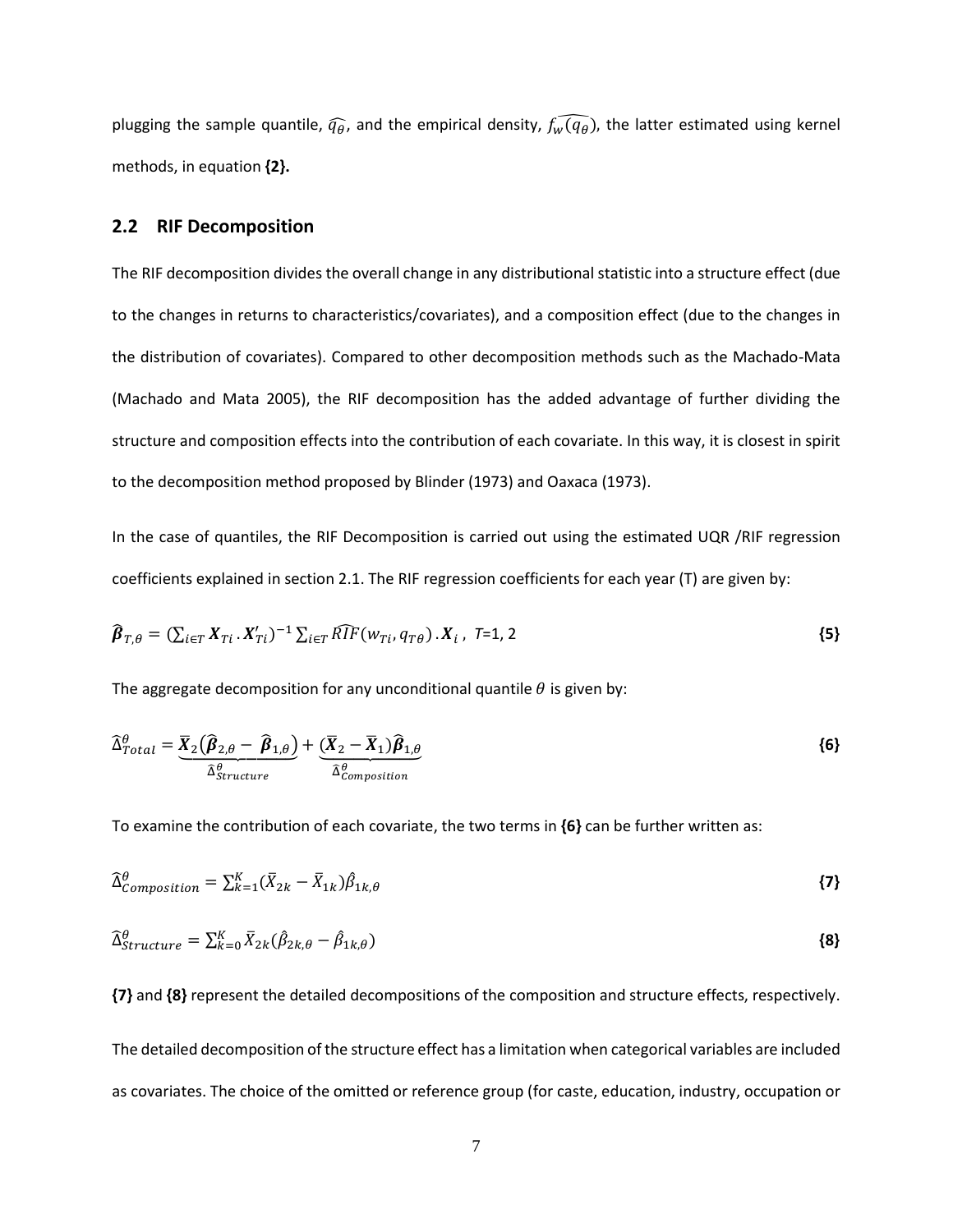state of residence in our analysis) can influence the contribution of each covariate to the structure effect. Since the choice of the reference categories is arbitrary, results of the detailed decomposition can vary. Existing solutions to the omitted category problem come at the cost of interpretability (see Fortin et al. 2011). We have maintained one set of categorical variables throughout the paper. All our interpretations are based on this choice.

Though the above discussion on RIF decomposition focused on quantiles, it is also applicable to any other distributional statistic. We present the RIF decomposition for quantiles as well as selected inequality measures including the Gini.

#### **3 Data**

l

We use two rounds of the nationally representative Employment Unemployment Survey (EUS) conducted by the National Sample Survey Organization (NSSO) for the years 2004/05 and 2011/12. Our target population is wage earners between the ages of 15 and 64 (working age), living in rural areas<sup>4</sup> of 23 major states of India.<sup>5</sup>

In both years, wage earners constituted around 25 percent of the rural working age population.<sup>6</sup> Nominal

earnings are converted into real terms (2004/05 prices) using consumer price indices provided by the

Labour Bureau, Government of India.<sup>7</sup> We also trim the real earnings distribution of each year by dropping

<sup>&</sup>lt;sup>4</sup> In 2004/05, 75.3 percent of India's working age population lived in rural areas, while in 2011/12 this figure was 71.1 percent.

<sup>&</sup>lt;sup>5</sup> In 2004/05 India had 28 states and 7 union territories. We excluded the states and union territories for which there were no price deflators. The 23 included states are Andhra Pradesh, Assam, Bihar, Chhattisgarh, Gujarat, Haryana, Himachal Pradesh, Jammu and Kashmir, Jharkhand, Karnataka, Kerala, Madhya Pradesh, Maharashtra, Manipur, Meghalaya, Orissa, Punjab, Rajasthan, Tamil Nadu, Tripura, Uttar Pradesh, Uttaranchal, and West Bengal. In both years, they constituted 99.3 percent of India's rural working age population.

<sup>&</sup>lt;sup>6</sup> In 2011/12, 30 percent of the remaining rural working age population were self-employed, 2 percent were unemployed, and 43 percent were not in the labor force. The main reason for restricting our analysis to wage earners is that the EUS does not collect earnings data for self-employed individuals. Kijima (2006) imputes the earnings of the self-employed using Mincerian equations estimated on the sample of regular wage/salaried workers. We refrain from this imputation as it imposes identical returns to covariates for both sets of workers, an assumption that may not be true.

 $7$  We use the Consumer Price Index for Rural Labourers (CPI-RL), the relevant price index for rural areas.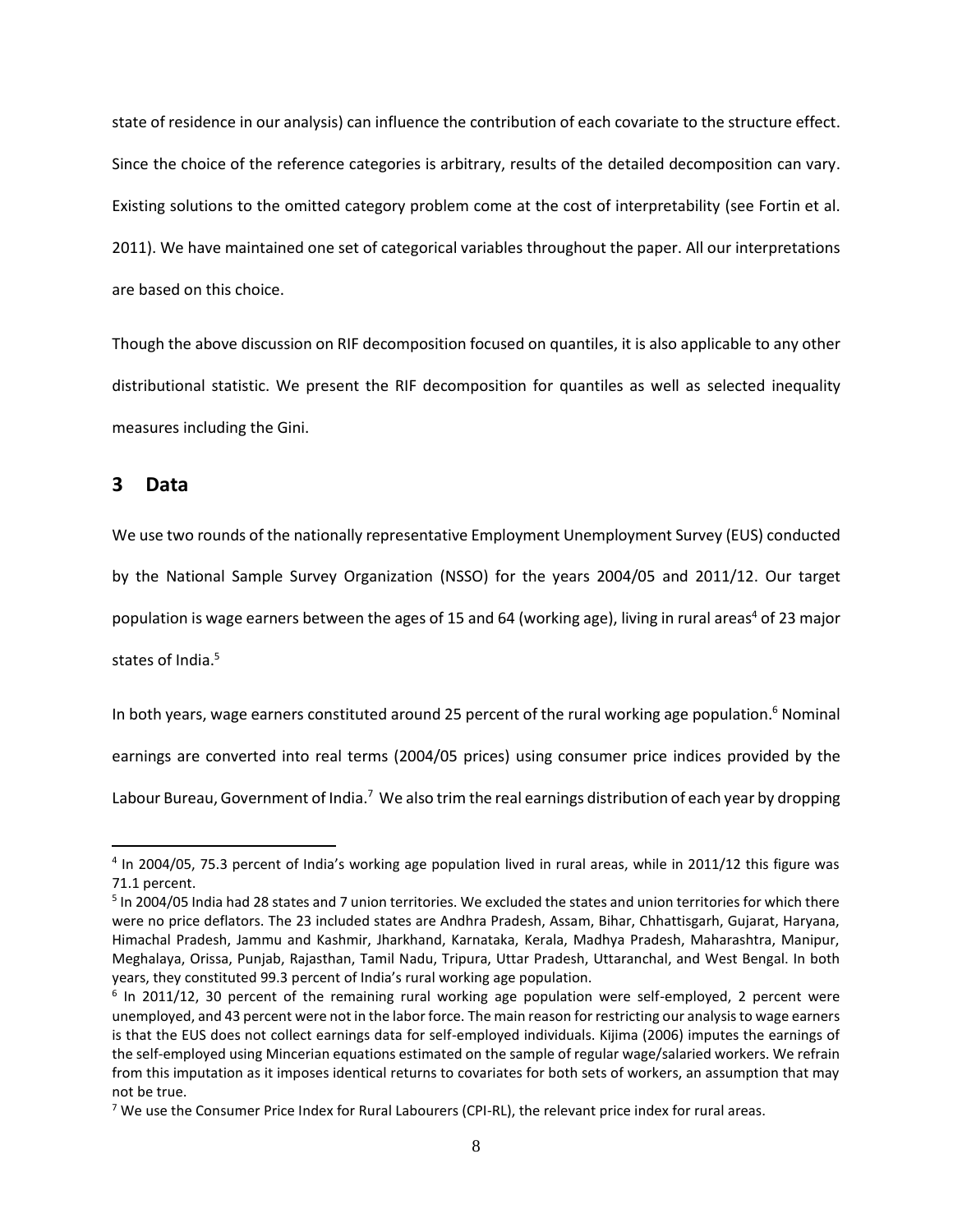0.1 percent of observations from the top and the bottom.<sup>8</sup> Ultimately, our analysis sample consists of, 44,634 workers in 2004/05, and 36,050 in 2011/12. This corresponds to about 104 million paid workers in 2004/05, and about 118 million in 2011/12.

#### **4 Results**

l

We present below our findings related to the evolution of the earnings distribution in rural India between 2004/05 and 2011/12.

#### **4.1 Changes in the Distribution of Earnings from Paid Work**

Figure 1 presents the kernel density estimates of the log of real weekly earnings for 2004/05 and 2011/12. The earnings density for each year is skewed to the right implying that the median earning was less than the mean. Over the seven-year period the earnings density shifted to the right and became more peaked (less dispersed). The mean real weekly earnings increased from 391 to about 604 rupees, while median increased from 263 to 457 rupees. For 2004/05, the all-India rural poverty line (defined in terms of minimum consumption expenditure needed to meet a specified nutritional and living standard) was 447 rupees per capita per month (Planning Commission 2014).<sup>9</sup> Thus, the mean (median) real monthly earnings was 3.5 (2.4) times the poverty line, and in 2011/12 it was 5.4 (4.1) times this value.

<sup>&</sup>lt;sup>8</sup> While we are aware that this may underestimate our inequality measures, we do this in order to remove potential data entry errors.

<sup>&</sup>lt;sup>9</sup> The poverty line is based on the methodology proposed by the Tendulkar Committee in 2009, appointed by the Planning Commission, Government of India.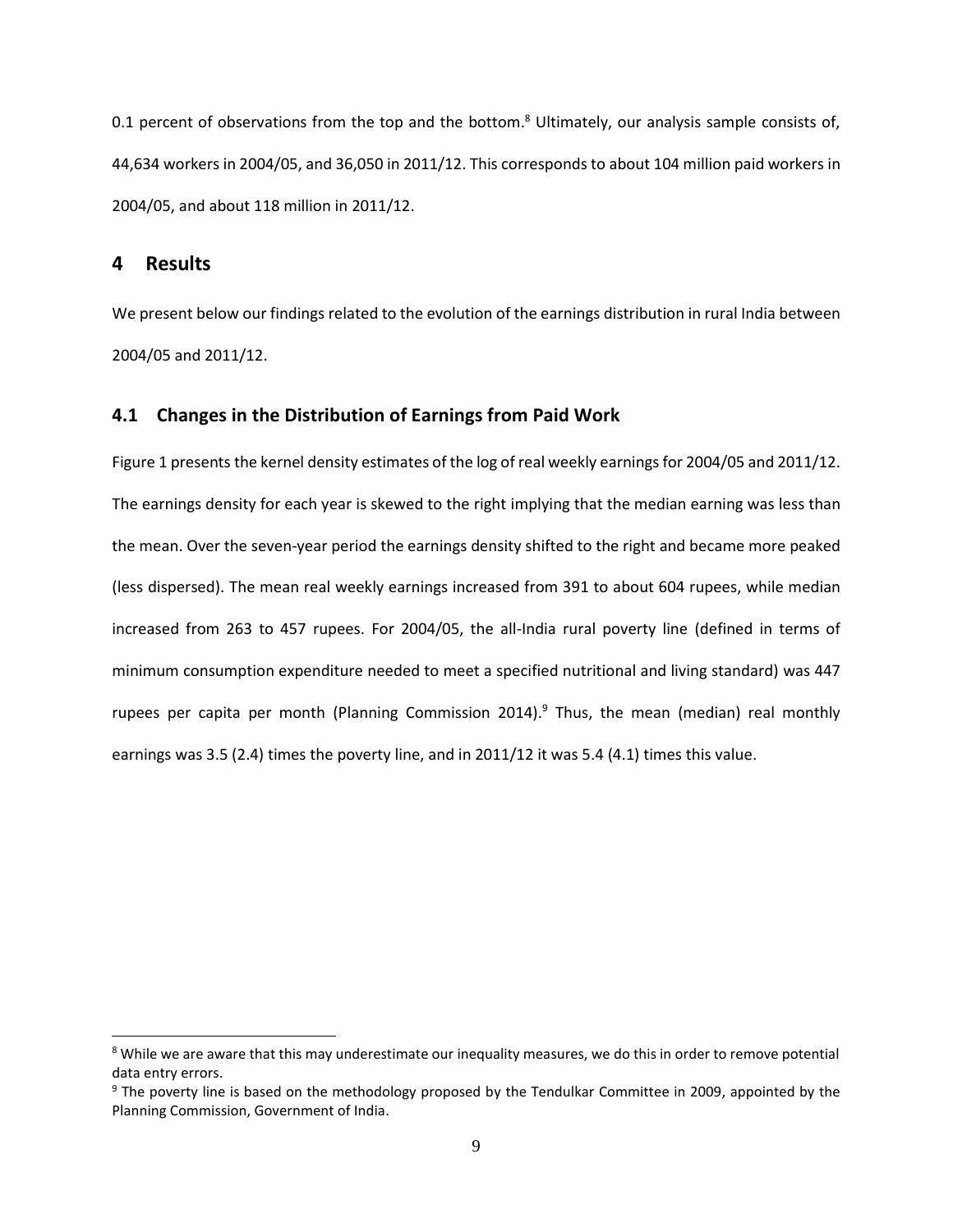*Figure 1: Earnings Densities, 2004/05 and 2011/12*



#### **4.1.1 Changes in Earnings Inequality**

 $\overline{a}$ 

Figure 2 plots the real weekly earnings (in rupees) at each percentile for 2004/05 and 2011/12. At each percentile, earnings were higher in 2011/12 than in 2004/05. The gap between the two curves reveals that the increase in earnings was, in absolute terms (i.e. measured in rupees), greater for higher percentiles. For instance, real weekly earnings increased by 99 rupees at the first decile, 194 rupees at the median, and 307 rupees at the ninth decile. However, as seen in Figure 3, the percentage increase in earnings was greater at the lower end of the distribution.<sup>10</sup> For instance, earnings increased by 91 percent at the first decile, 74 percent at the median, and by 44 percent at the ninth decile. Thus, earnings inequality―defined in relative rather than absolute terms―declined over the seven-year period.

<sup>&</sup>lt;sup>10</sup> Using consumption expenditure data (also collected by the NSSO), for the period between 2004/05 and 2009/10, Jayaraj and Subramanian (2015) find a similar pattern of an increase in real consumption expenditures at all deciles for rural India, with the highest growth occurring at the third and fourth deciles.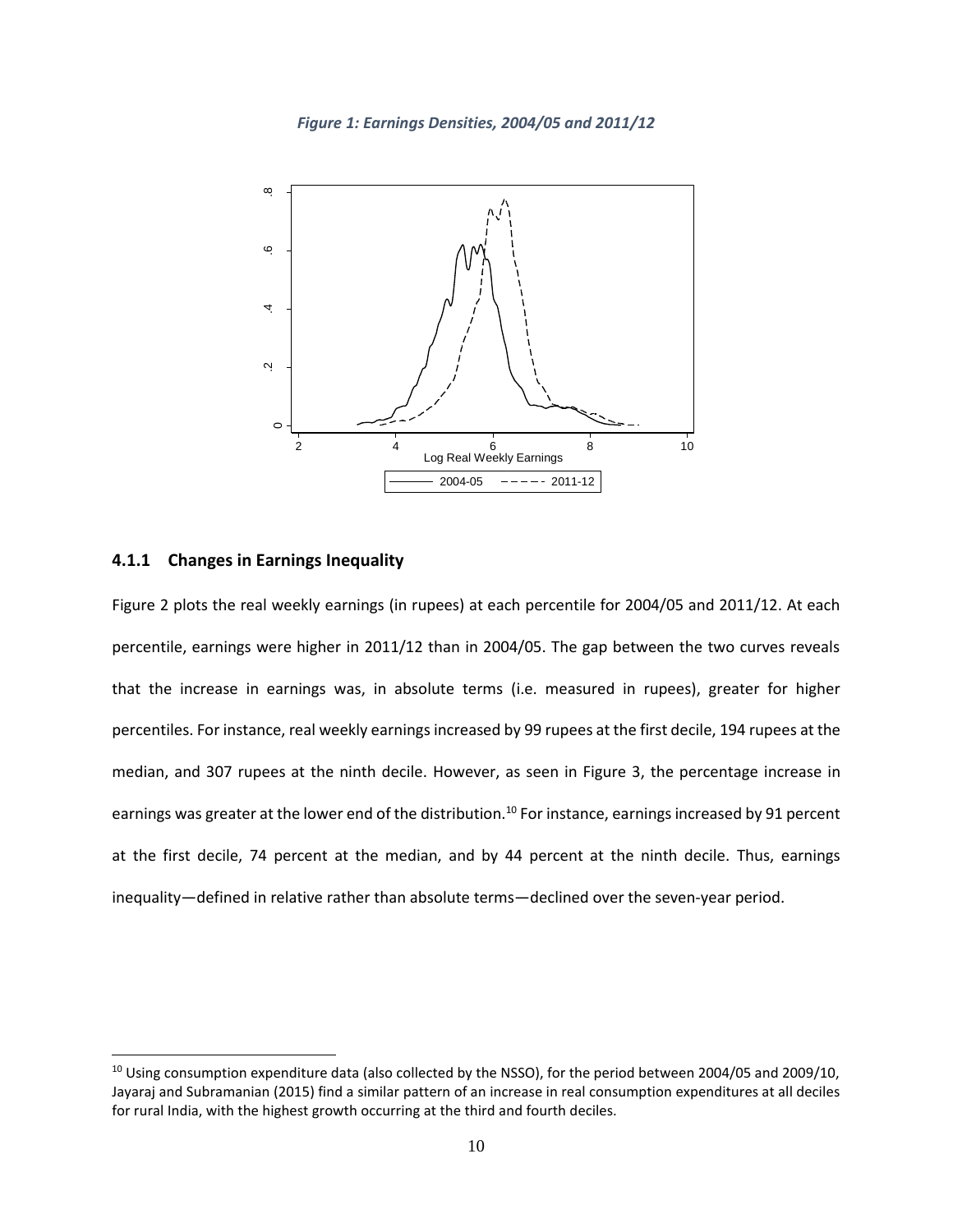



*Figure 3: Change in Log Real Weekly Earnings, by percentile, 2004/05 to 2011/2012*



Figure 4 confirms the decline in earnings inequality: It shows that the Lorenz curve of weekly earnings for 2011/12 lies above the one for 2004/05, unambiguously indicating that inequality declined.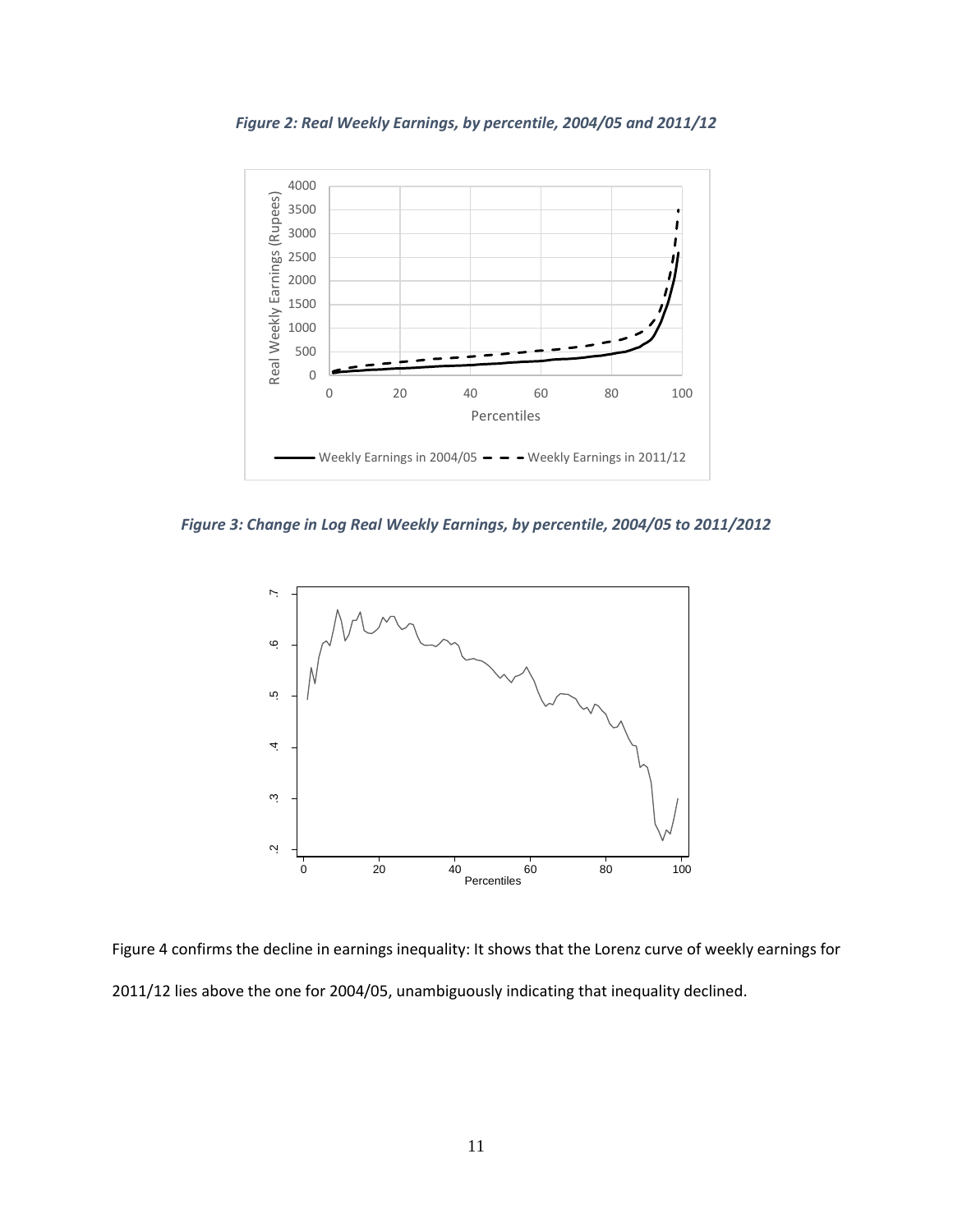

Table 1 supplements Figures 2, 3 and 4 and shows how various summary measures of inequality changed over time. The ratio of the (raw) earnings at the twenty-fifth to the tenth percentile was steady at about 1.52. At the middle of the distribution, there was some decrease in inequality as measured by the sixtieth to the fortieth percentile. In contrast, the ratio at the ninetieth to the seventy-fifth percentile fell very sharply from 1.72 to 1.53. Thus, it is clear that the decrease in inequality mainly came from changes at the top and middle of the distribution than from the bottom.

| Table 1 Inequality Measures for Real Weekly Earnings from Paid Work |         |          |  |
|---------------------------------------------------------------------|---------|----------|--|
|                                                                     | 2004/05 | 20011/12 |  |
| $25-10$                                                             | 1.52    | 1.51     |  |
| 60-40                                                               | 1.41    | 1.32     |  |
| 90-75                                                               | 1.72    | 1.53     |  |
| <b>Variance of log Earnings</b>                                     | 0.61    | 0.48     |  |
| Gini                                                                | 0.462   | 0.396    |  |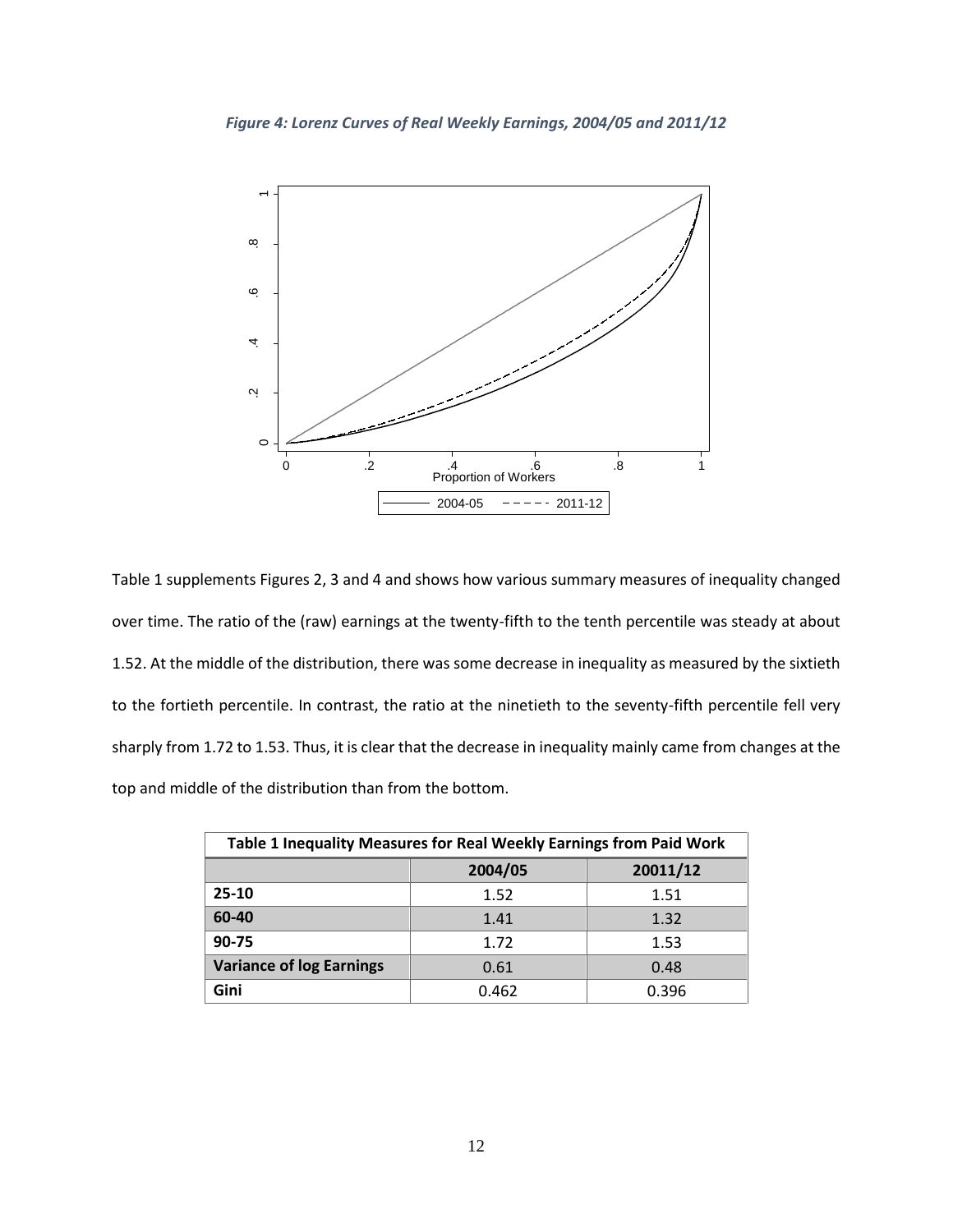The decrease in inequality is also reflected in the variance of log earnings and in the Gini coefficients. The Gini of real weekly earnings fell from 0.462 to 0.396.<sup>11</sup> This is in sharp contrast to the picture in urban India where earnings inequality remained virtually unchanged over the period: The Gini of real weekly earnings in urban India was 0.506 in 2004/5 and 0.499 in 2011/12. Jayaraj and Subramanian (2015) use consumption expenditure data (also from the NSSO) and find that between 2004/05 and 2009/10, the Gini declined from 0.305 to 0.299 in rural India. For urban India, it increased from 0.376 to 0.393. It is noteworthy that while the direction of change in rural inequality that they find using consumption expenditure is the same as what we find using earnings, this is not the case for urban inequality. This makes a strong case for studying both consumption and earnings inequality.

#### **4.1.2 Wage Rates or Days Worked: Decomposition of the Variance in Log Earnings**

So far our analysis has been about weekly earnings. The EUS also collects data on the number of half-days worked during the week. The following equations illustrate the decomposition of earnings inequality as measured by the variance in log earnings:

Weekly Earnings  $(E)$  = Average Daily Wage Rate(W)  $*$  Number of days worked (D)

$$
\Rightarrow \ln(E) = \ln(W) + \ln(D)
$$

l

$$
\Rightarrow \underbrace{Var[\ln(E)]}_{1} = \underbrace{Var[\ln(W)]}_{2} + \underbrace{Var[\ln(D)]}_{3} + \underbrace{2 * Covariance[\ln(W), \ln(D)]}_{4}
$$

The decomposition tells us how much of the earnings inequality (1), is accounted by inequality of wage rates (2), inequality of workdays(3), and the co-movement of wage rates and workdays(4). We implement

 $11$  If we consider daily wage rates instead of real weekly earnings, the Gini fell from 0.398 to 0.358. This indicates that it is wage rates, and not so much the time spent working, that is driving the decrease in earnings inequality. We study this in detail in the next sub-section where we show the same result by decomposing the variance in log earnings.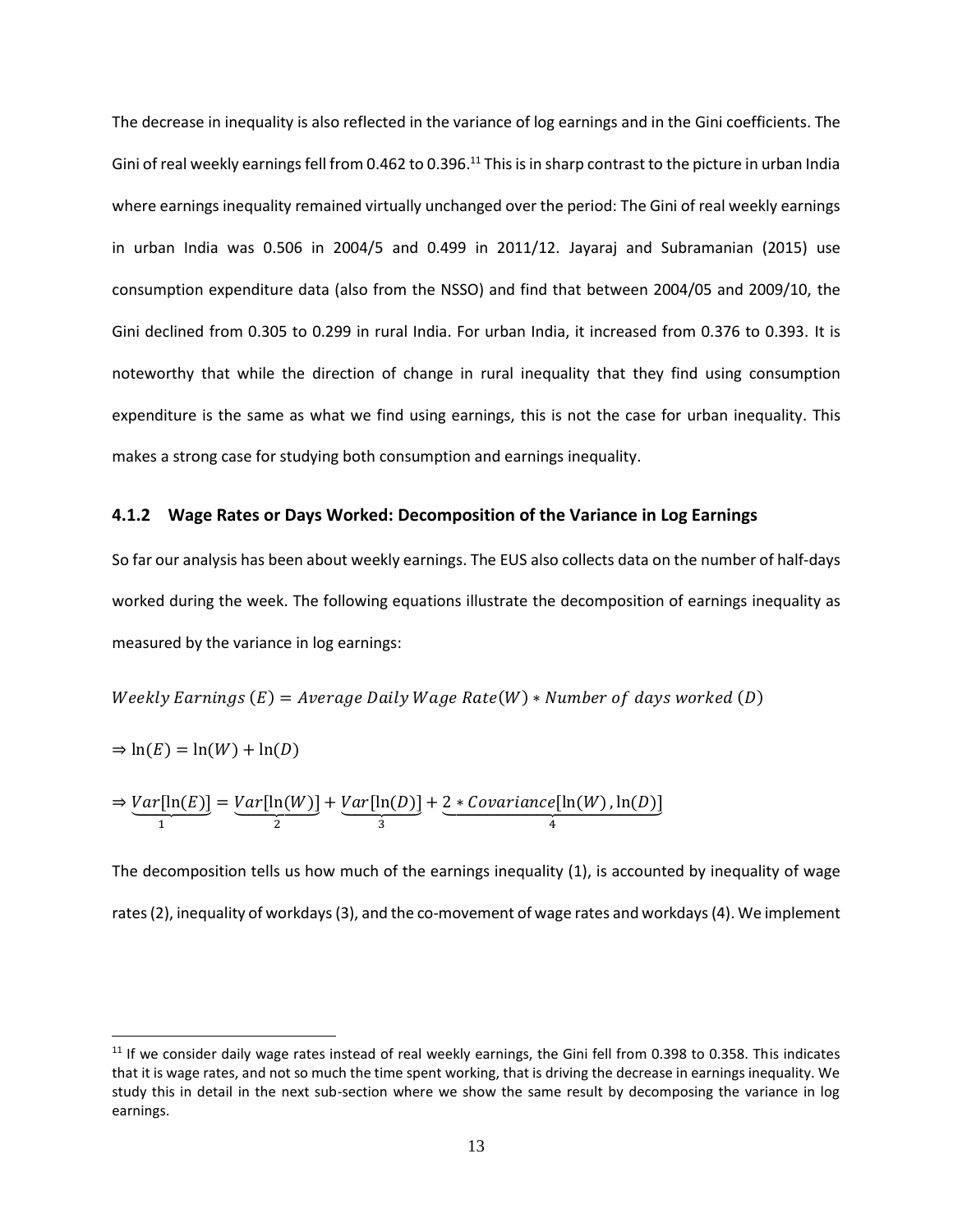this decomposition for both years, and then calculate the difference between corresponding terms. <sup>12</sup> The results are shown in Table 2.

| <b>Table 2: Decomposition of Earnings Inequality</b> |            |            |            |                         |
|------------------------------------------------------|------------|------------|------------|-------------------------|
| Year                                                 | Var[ln(E)] | Var[ln(W)] | Var[ln(D)] | $2 * Cov[ln(W), ln(D)]$ |
| 2004/05                                              | 0.61       | 0.43       | 0.13       | 0.06                    |
| 2011/12                                              | 0.48       | 0.36       | 0.09       | 0.03                    |
|                                                      |            |            |            |                         |
| <b>Change over time</b>                              | $-0.14$    | $-0.07$    | $-0.04$    | $-0.03$                 |

In both years, the covariance between wage rates and days worked was positive implying that highly paid workers worked more number of days. Also, earnings inequality was largely on account of inequality of wages rates rather than inequality of days worked or because highly paid workers also worked for longer time: Over 70 percent of the earnings inequality was due to inequality of wage rates.<sup>13</sup>

As mentioned earlier in section 4.1.1, earnings inequality declined over the seven-year period as seen in the decrease in the variance of log earnings. The last row of Table 2 presents the decomposition of decline in earnings inequality. About 50 percent of this decline was due to a decline in inequality of wage rates. The rest was due to a decrease in inequality of days worked (about 30 percent), and a weaker relationship between highly paid workers working more number of days (about 20 percent).

#### **4.2 Unconditional Quantile Regression Results**

l

Before moving to the regression results, we present some descriptive statistics in Table 3 for paid workers in rural India. Mean (log) weekly earnings increased over the period. The average age also increased by about 1.7 years, perhaps an indication of later entry into the labor market as more people acquire higher education. There was also an increase in the share of males, married workers and Muslims. The proportion

 $12$  Although the variance of log weekly earnings allows us to quantify a 'wage rate effect', a 'workday effect', and a 'covariance effect', it does not necessarily fall when one rupee is transferred from a rich worker to a poor one. However, this limitation is inconsequential since we have shown (using the Lorenz curves) that inequality has unambiguously fallen over time.

 $<sup>13</sup>$  Admittedly, as there are bounds to the number of days worked, ranging from half a day to seven days, this may</sup> have partly contributed to the lower inequality of days worked.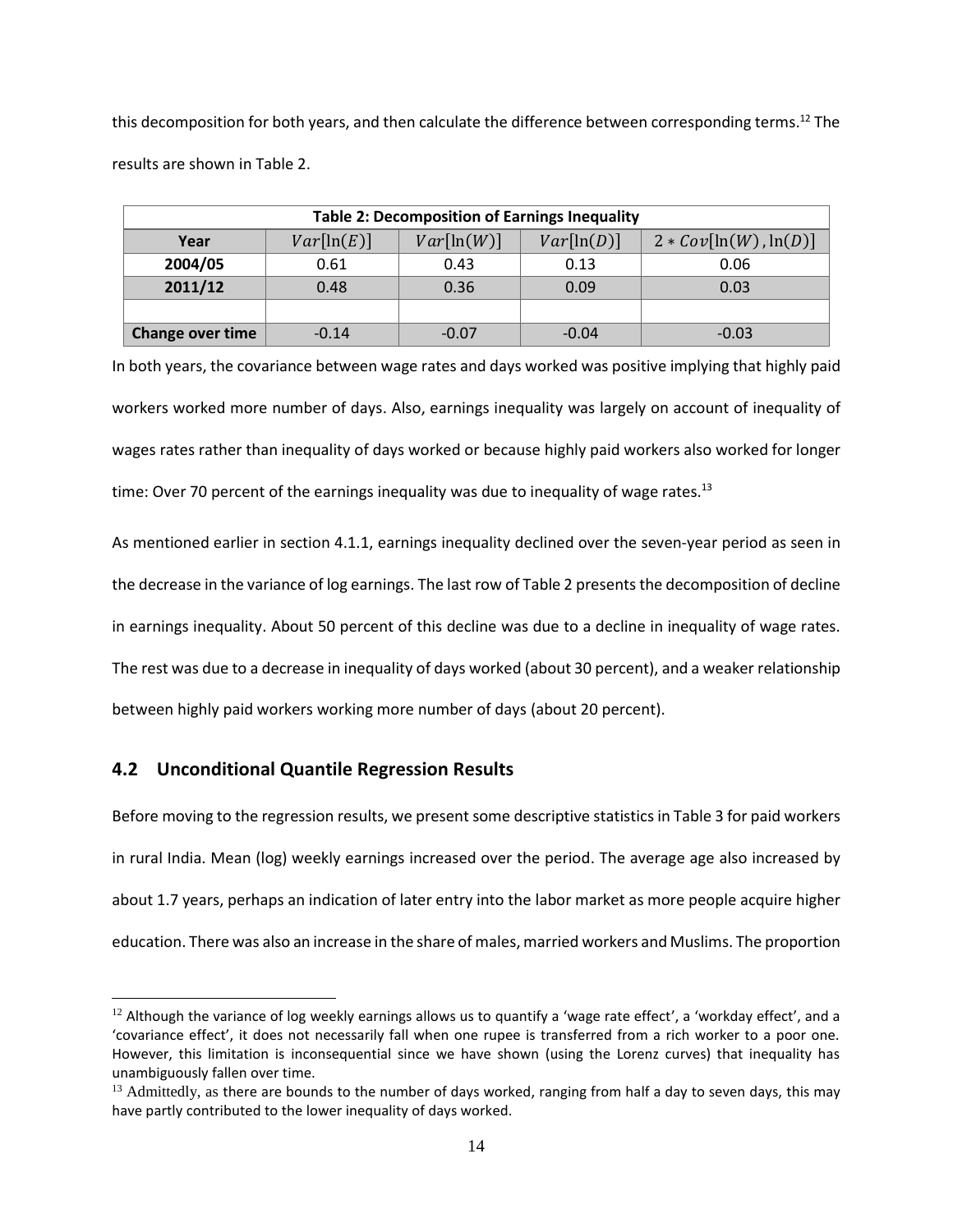of those belonging to ST (Scheduled Tribes) and SC (Scheduled Castes) declined.<sup>14</sup> Education levels rose significantly: The share of illiterates decreased by around 11 percentage points, while the share of each schooling level, including college education, increased.

We classify industries into seven categories: Agriculture, manufacturing (including mining), construction, utilities, wholesale and retail trade, public administration (including defense) and other services (including education, health, real estate and finance). Over the period, the major change in the industrial distribution came primarily from agriculture, which saw a 12 percentage point decrease, and construction, which saw a roughly equivalent increase.<sup>15</sup>

| Table 3: Descriptive Statistics, Wage Earners in Rural India |              |              |  |  |
|--------------------------------------------------------------|--------------|--------------|--|--|
|                                                              | 2004/05      | 2011/12      |  |  |
| <b>Number of Observations</b>                                | 44,634       | 36,050       |  |  |
| <b>Mean log Real Weekly Earnings</b>                         | 5.61         | 6.13         |  |  |
| (Std. dev.)                                                  | (0.78)       | (0.69)       |  |  |
| Mean Age (Std. dev.)                                         | 34.1 (11.72) | 35.8 (11.70) |  |  |
| Male (%)                                                     | 69.9         | 75.0         |  |  |
| Married (%)                                                  | 74.2         | 76.1         |  |  |
| Muslim (%)                                                   | 8.4          | 10.4         |  |  |
| Caste Categories (%)                                         |              |              |  |  |
| <b>ST</b>                                                    | 12.0<br>13.0 |              |  |  |
| <b>SC</b>                                                    | 30.8         | 28.9         |  |  |
| <b>OBC</b>                                                   | 37.9         | 41.5         |  |  |
| <b>Others</b>                                                | 18.3         | 17.7         |  |  |
| <b>Education Categories (%)</b>                              |              |              |  |  |
| <b>Illiterate</b>                                            | 47.0         | 35.6         |  |  |
| <b>Primary and Middle</b>                                    | 39.4         | 43.9         |  |  |
| Secondary                                                    | 6.1          | 9.4          |  |  |
| <b>Higher Secondary</b>                                      | 2.9          | 4.7          |  |  |
| <b>College and Beyond</b>                                    | 4.6          | 6.4          |  |  |

<sup>&</sup>lt;sup>14</sup> Scheduled Castes and Tribes (SC and ST, respectively) are administrative categories and represent groups of castes and tribes that are entitled to benefits from affirmative action policies such as reservations in educational institutions and government jobs to overcome historical social and economic discrimination against them. OBC stands for Other Backward Classes and is a collective term used by the Government of India to classify other castes that are socially and educationally backward (for details on the caste system, see Deshpande 2011).

l

 $15$  This shift in industrial distribution in rural India has been documented in several other studies including Thomas 2015, and, Jacoby and Dasgupta 2015.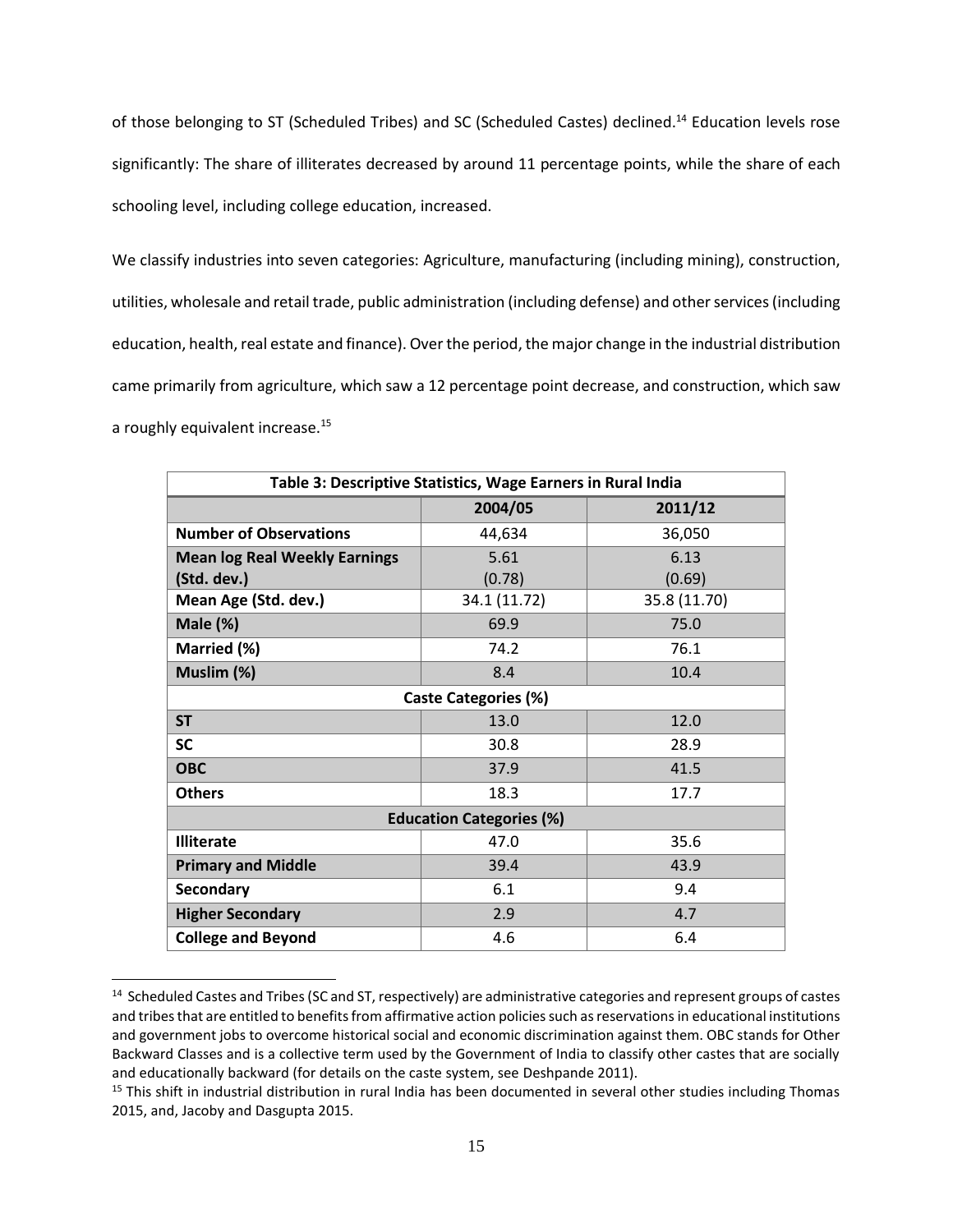| Industries (%)                           |      |      |  |  |
|------------------------------------------|------|------|--|--|
| <b>Agriculture</b>                       | 60.0 | 47.6 |  |  |
| <b>Manufacturing</b>                     | 10.1 | 10.2 |  |  |
| Construction                             | 12.3 | 24.1 |  |  |
| <b>Utilities</b>                         | 4.7  | 4.5  |  |  |
| Wholesale & Retail trade                 | 2.7  | 2.6  |  |  |
| <b>Public Administration</b>             | 2.4  | 1.8  |  |  |
| <b>Other Services</b>                    | 7.9  | 9.2  |  |  |
| Occupation (%)                           |      |      |  |  |
| <b>Administrators &amp; Managers</b>     | 5.6  | 6.0  |  |  |
| <b>Clerks</b>                            | 1.9  | 1.9  |  |  |
| Sales & service workers                  | 4.0  | 4.3  |  |  |
| <b>Skilled agriculture</b>               | 2.6  | 2.2  |  |  |
| <b>Craftsmen &amp; Machine Operators</b> | 18.9 | 20.0 |  |  |
| Laborers and unskilled workers           | 67.2 | 65.7 |  |  |

Next, we estimate earnings regressions (both OLS and UQR) separately for the years 2004/05 and 2011/12 with the log of real weekly earnings as the dependent variable. The covariates include all characteristics shown in Table 3 and the state of residence.<sup>16</sup> Age enters the regressions in a quadratic form as a proxy for work experience. 'Others', and illiterates, are the omitted categories for caste and education, respectively. Agriculture, and laborers and unskilled workers, are the omitted categories for industry and occupation, respectively. Figures 5 and 6 plot regression coefficients for select covariates. The left column of plots is for 2004/05, and the right for 2011/12. For each selected covariate, UQR regression coefficients are plotted against the corresponding nine deciles. The dashed lines represent the 95 percent confidence interval of the coefficients. The solid horizontal line is the OLS coefficient. As we move across deciles, whether coefficients for a particular characteristic are increasing or decreasing reveals the effect of changing the characteristic on wage inequality. An upward slope suggests that increasing the share of workers with that characteristic would increase inequality, while a downward slope would decrease it. It

 $\overline{a}$ 

 $16$  Following the literature on earnings regressions, we also estimated the regressions and decompositions without the industry and occupation controls. The results are qualitatively the same and are available from the authors on request.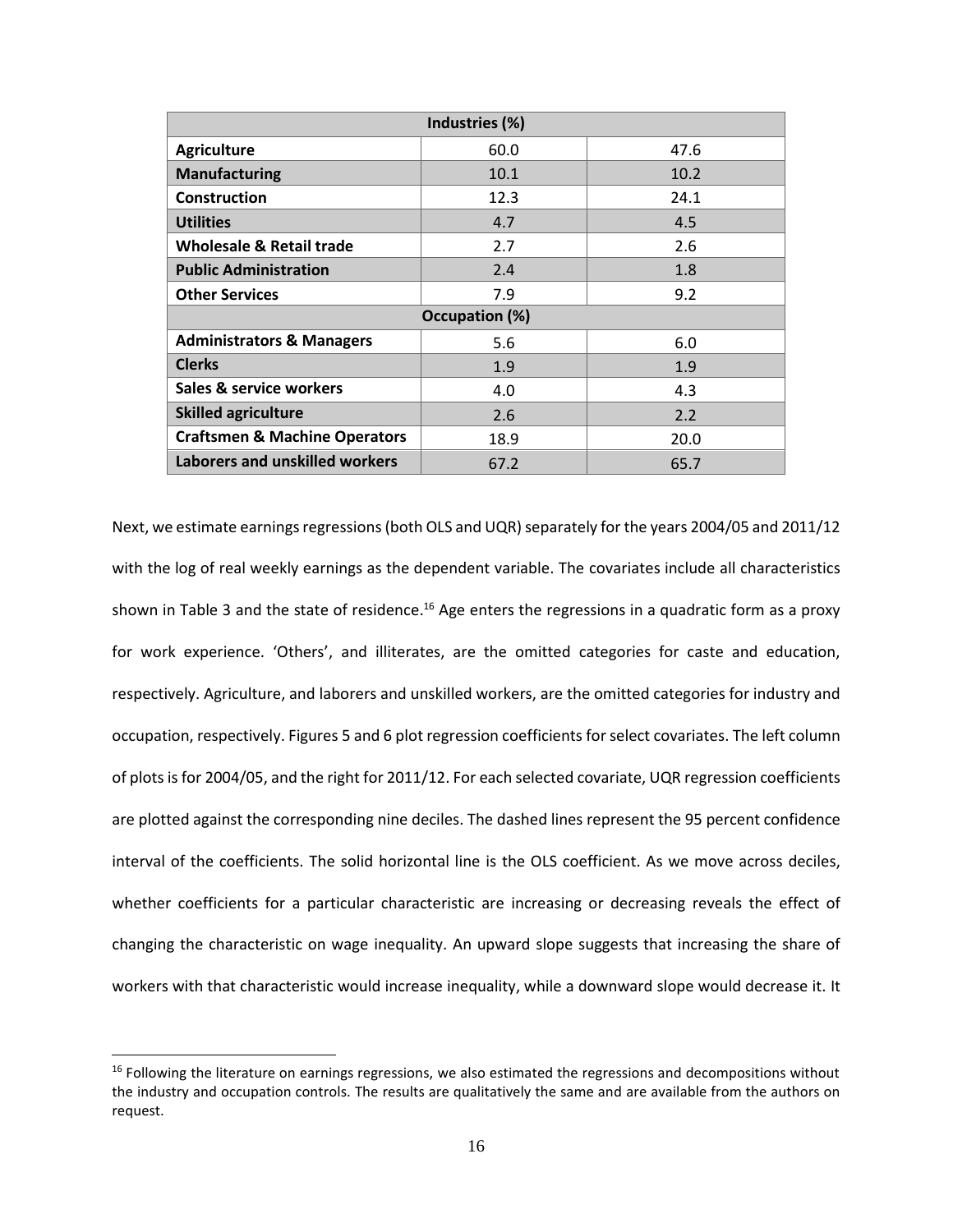is important to note that these predictions are based on the assumption that the wage structure, i.e. the returns to observed worker characteristics, remains intact as the distribution of characteristics changes. In effect, this amounts to assuming away the presence of general equilibrium effects, a standard assumption made in this literature.

The first row of plots in Figure 5 show that the coefficients for being male were positive and significant, implying the presence of a gender earnings gap. The UQR male coefficients were decreasing across deciles: In 2011/12, the male coefficient value was 0.69 at the first decile, 0.44 at the median, and 0.40 at the ninth decile. This is termed as the 'sticky floor' effect and shows that while men earned more than women throughout the distribution, the penalty for being female was more pronounced at the bottom of the distribution.<sup>17</sup> The decreasing UQR coefficients also mean that having a greater proportion of men would reduce earnings inequality among wage earners. This was unambiguously true for 2004/05 as the coefficients decline monotonically across deciles, and it was true for the lower part of the 2011/12 distribution.

The second through fourth rows of plots in Figure 5 show the presence of caste earnings gaps, though we do not see such gaps in all parts of the distribution. In 2004/05, the UQR coefficients for ST, SC and OBC (Other Backward Classes) vis-à-vis 'Others', show that there was an earnings penalty for all three groups at the upper deciles but not at the lower ones.<sup>18</sup> In 2011/12, the caste penalty for ST persisted, although, unlike 2004/05 it was experienced at the lower deciles. Surprisingly, the caste penalty for SC and OBC disappeared in 2011/12. Interestingly, in the regressions without industry and occupation controls (not shown here), the caste earnings gap for SC and OBC persisted even for 2011/12. This suggests that in

 $\overline{a}$ 

 $17$  Deshpande et al. (2015) also find a sticky floor for 1999/2000 and 2009/10 among regular salaried workers in India.

 $18$  The 'Others' group includes, but is not confined to, the Hindu upper castes as the EUS data do not allow us to isolate the Hindu upper castes. Consequently, this four-way division understates the gaps between the Hindu upper castes and the most marginalized ST and SC groups (Deshpande 2011).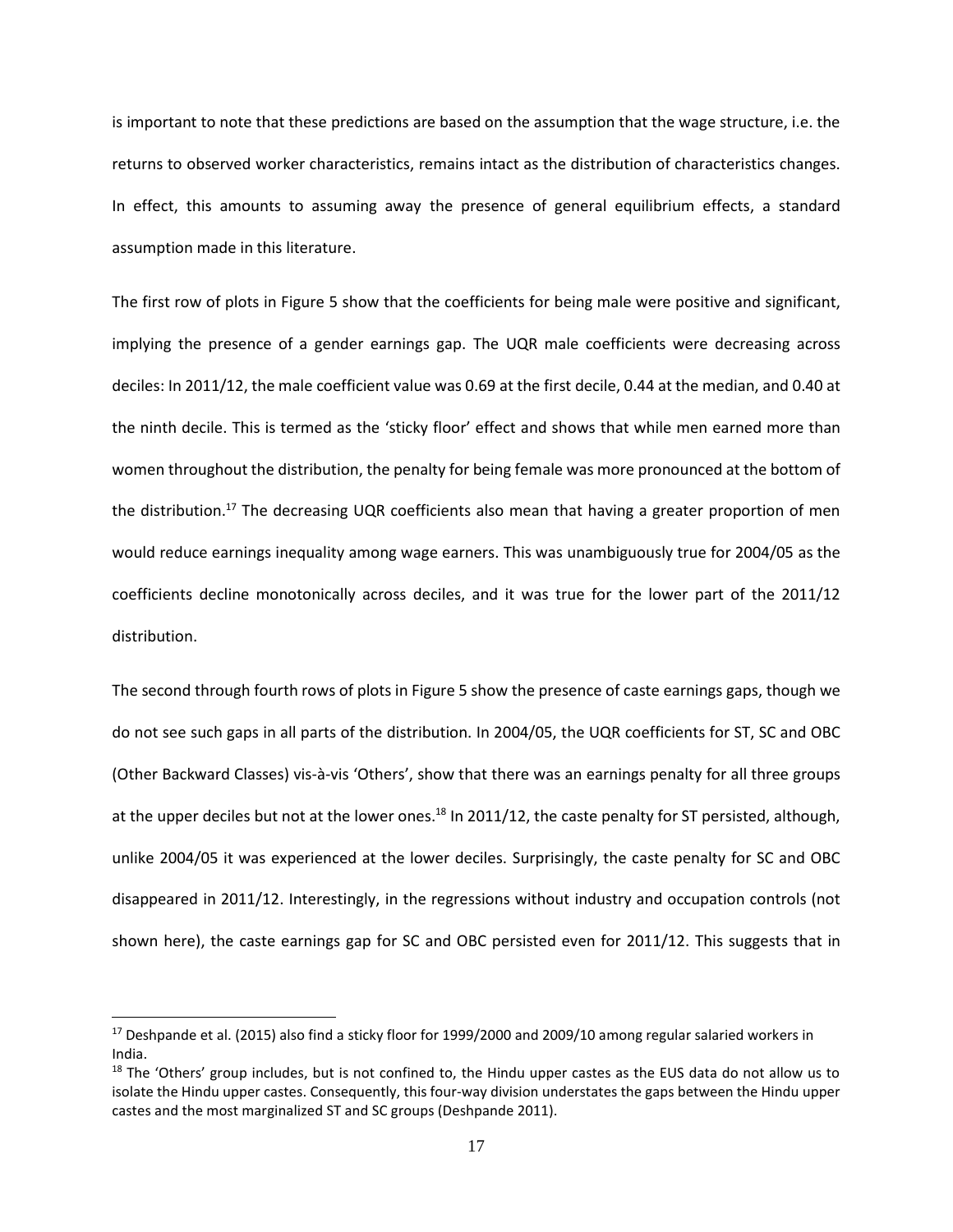2011/12, the caste earnings gaps were overwhelmingly because of occupation and industrial segregation by caste.

The fifth row of Figure 5 indicates that returns to being married moved from being insignificant at lower deciles to being positive at upper ones. Thus, if the proportion of married individuals were to increase earnings inequality among wage earners would increase. Except at the ninth decile in 2004/05, there was no penalty for being Muslim in both years.



*Figure 5: UQR Coefficients for select Covariates, 2004/05 and 2011/12*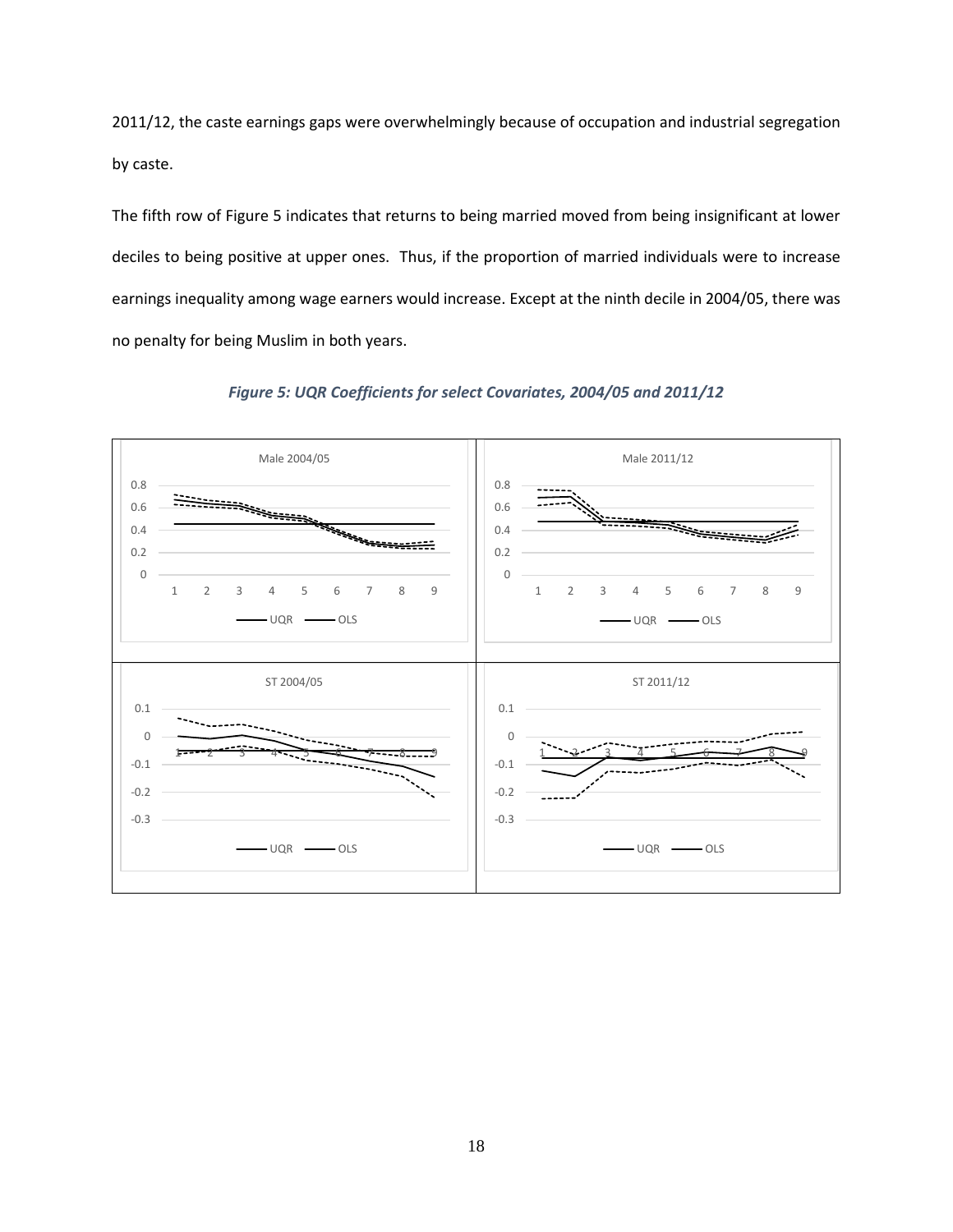

Figure 6 examines coefficients for various education categories vis-à-vis the illiterates. First, there is clear evidence of positive returns to education. Additionally, in 2004/05, for each education category, there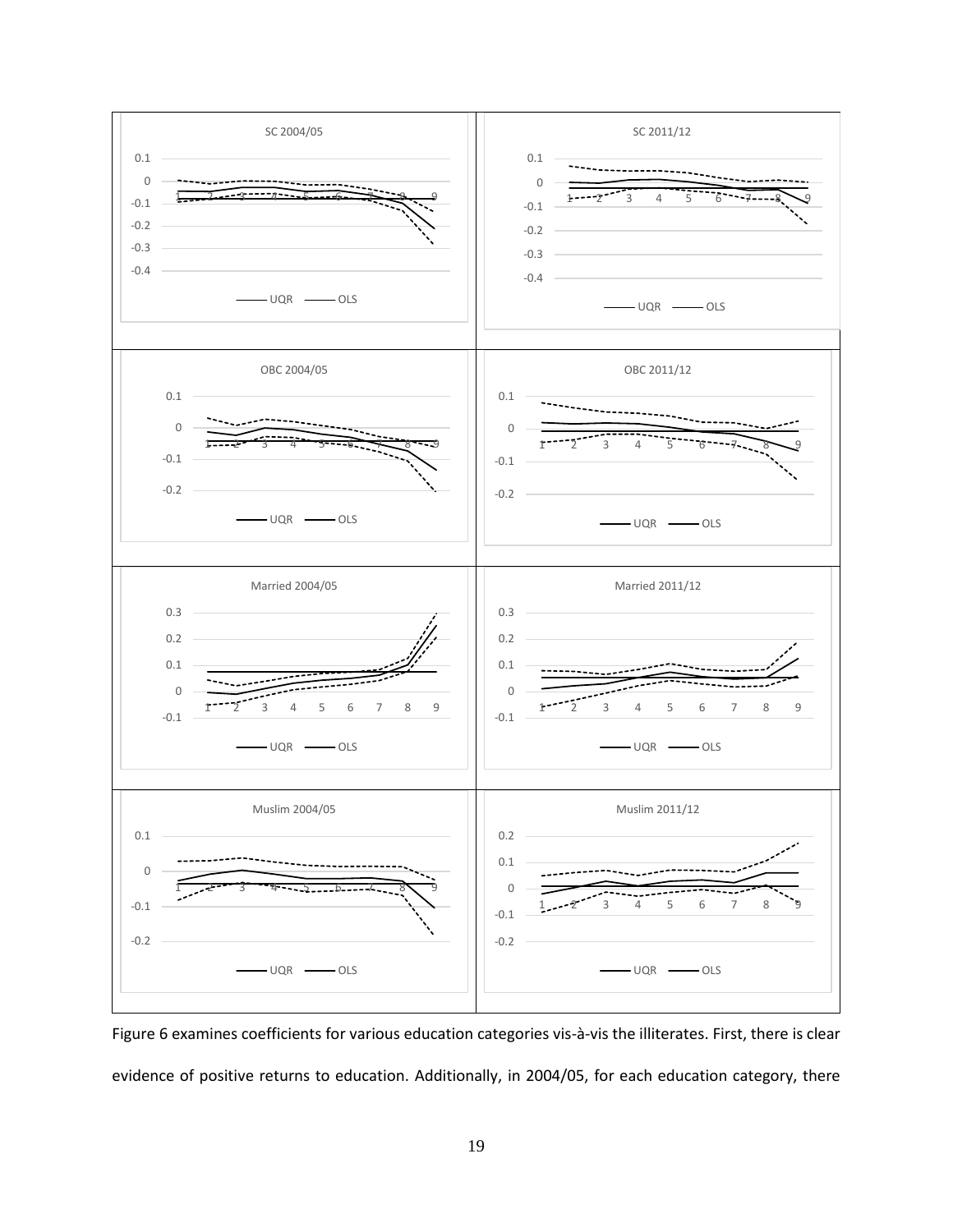was a monotonic increase in returns as we moved up the earnings distribution, with an especially sharp increase at the ninth decile. This pattern persisted in 2011/12 for all categories except primary and middle: For instance, the coefficient of 'college and beyond' was 0.22 at the first decile, 0.28 at the median and 1.7 at the ninth decile. Thus, educating the illiterate population would increase earnings dispersion.<sup>19</sup> Figure 6 also reveals how the impact of education on earnings dispersion changed over time. The profile of UQR coefficients across deciles was flatter in 2011/12 than what it was in 2004/05 revealing that the inequality enhancing effect of education weakened over the period. The detailed decomposition of the structure effect in section 4.3.3 shows this more formally.



*Figure 6: UQR Coefficients for Education Categories, 2004/05 and 2011/12*

 $\overline{a}$ 

 $19$  This finding for rural India is similar to the evidence presented in Azam 2012a for regular salaried workers in urban India. Using conditional quantile regressions on EUS data for 1983, 1993/94 and 2004/05, he finds that returns to secondary and tertiary education have increased over time and are larger at higher quantiles.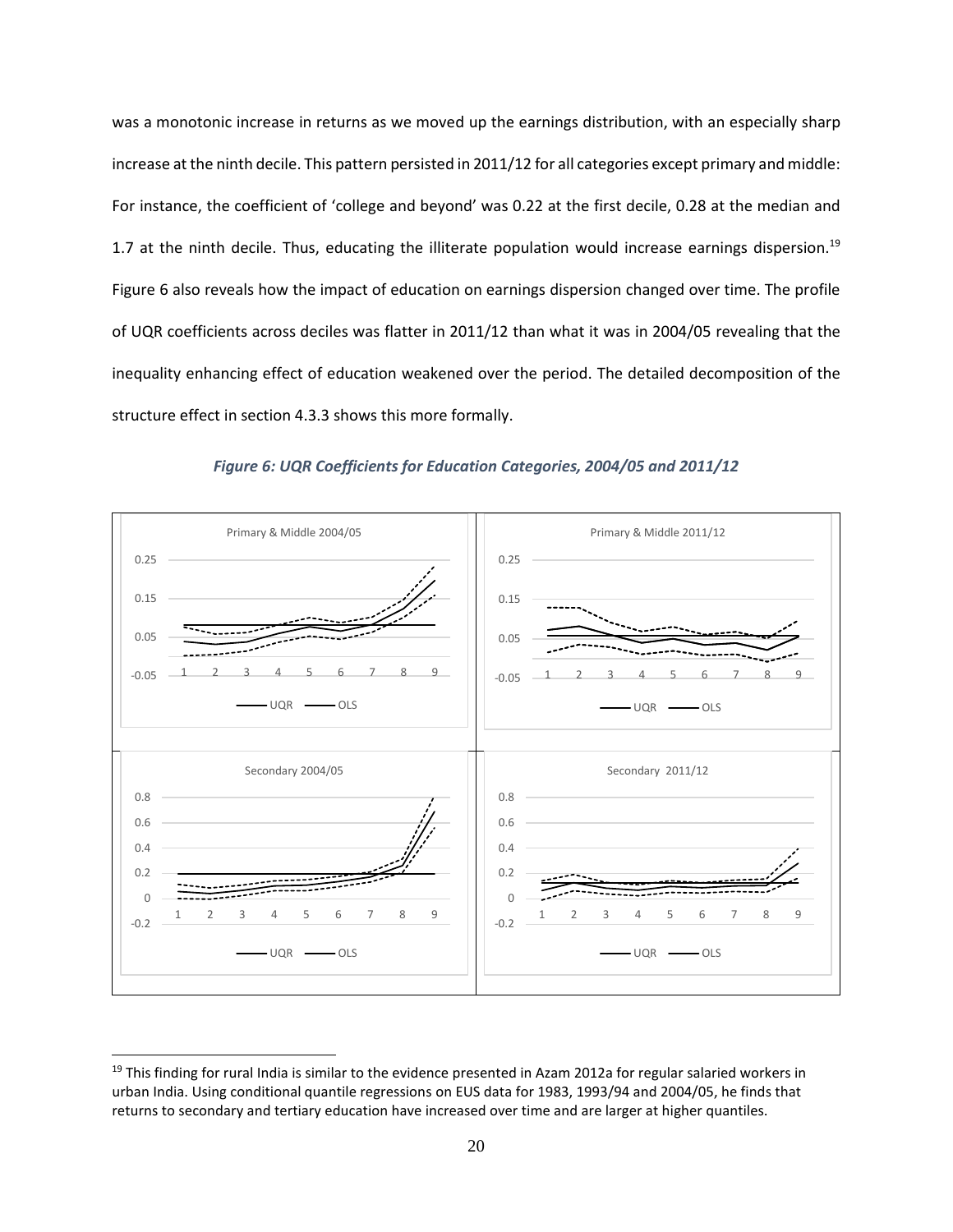

#### **4.3 RIF Decomposition Results**

l

Next we turn to RIF decompositions to understand the factors behind the changes in the real earnings distribution. We first present the aggregate decomposition followed by the detailed decompositions of the composition and structure effects.

#### **4.3.1 Aggregate Decomposition of Change in Earnings**

Figure 7 shows the results of the aggregate decomposition of the change in the (log) real earnings distribution at different vigintiles. We present the decomposition based on the counterfactual that relies on the characteristics of 2004/05 and returns of 2011/12.<sup>20</sup> For each vigintile, the total difference in log real earnings over the period is plotted (solid line). The downward slope of the total difference graph once

<sup>&</sup>lt;sup>20</sup> The results based on the other counterfactual that relies on the characteristics of 2011/12 and returns of 2004/05 are very similar and are available on request.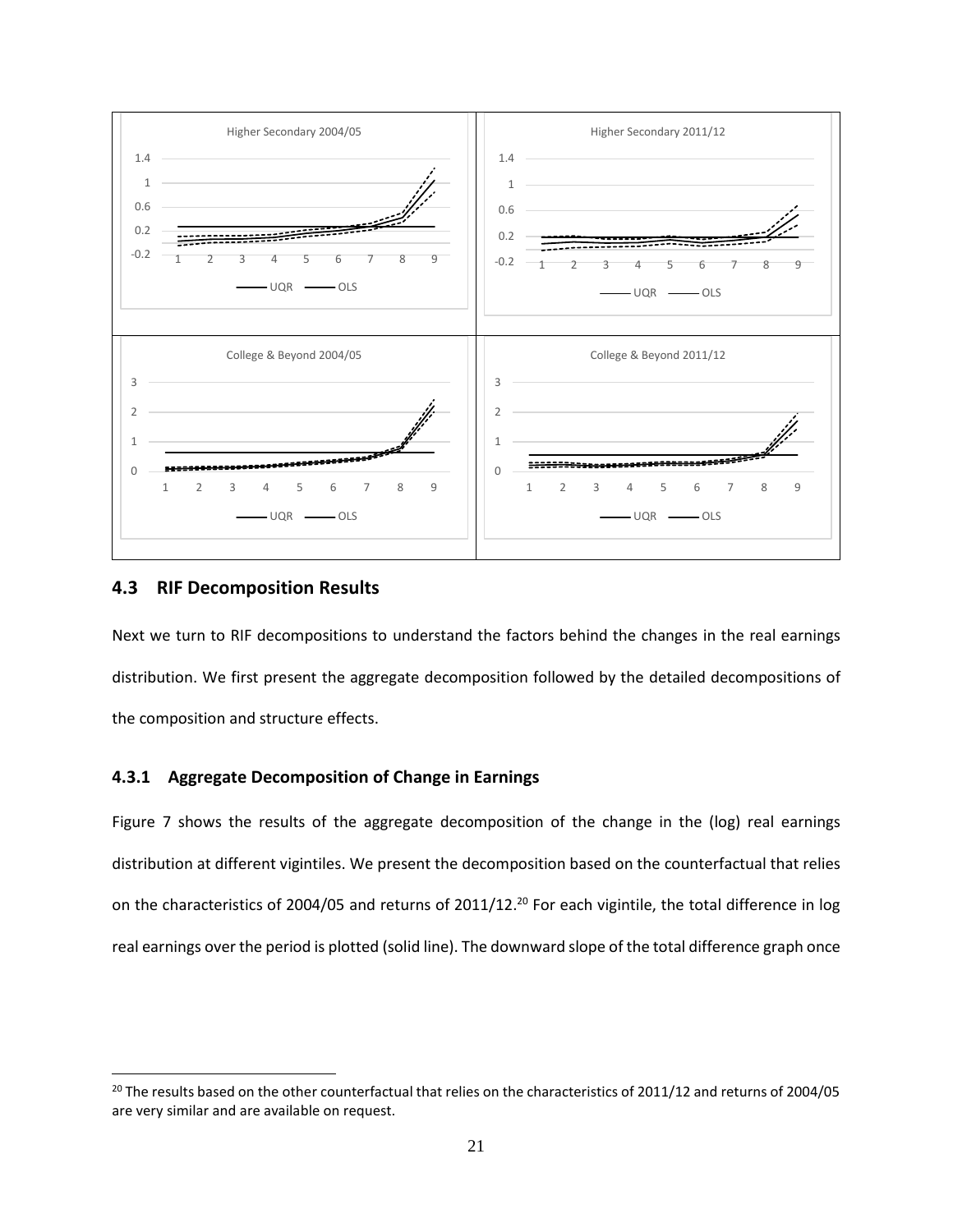again shows that the lower quantiles experienced a larger percentage increase in earnings than the higher quantiles.

The total difference is decomposed into the structure (dashed) and the composition effects(dotted). Both components made significant contributions to the overall increase in earnings over the seven-year period. The only exception to this is at the nineteenth vigintile (95<sup>th</sup> percentile), where the structure effect is not significant. Thus, the contribution of the structure effect to the overall increase in earnings was positive and much larger than the composition effect at all but the top vigintile.<sup>21</sup>





l

<sup>&</sup>lt;sup>21</sup> We also implemented the aggregate decomposition using the Melly's refinement (Melly 2006) of the Machado-Mata Decomposition (Machado and Mata 2005) and found similar results.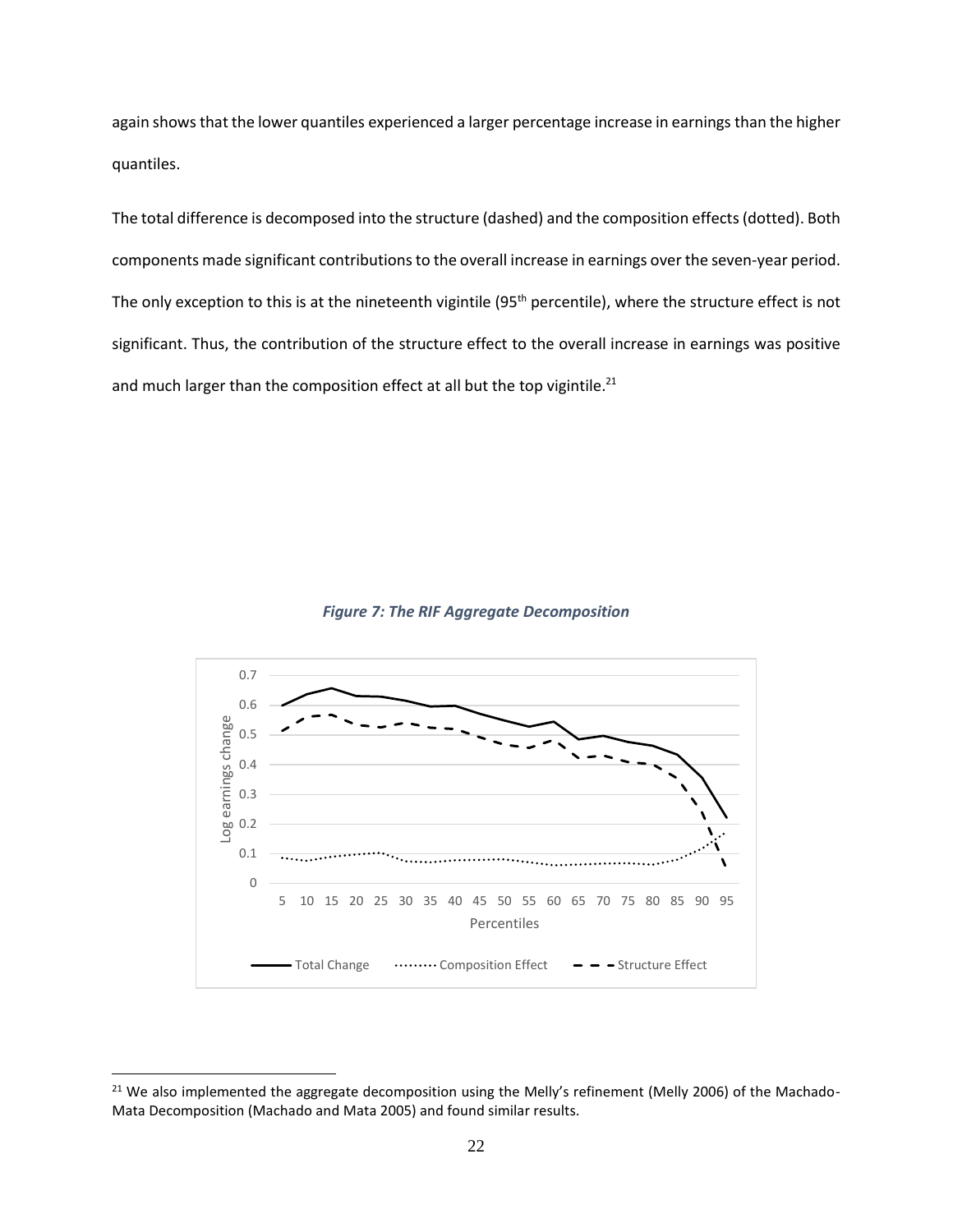An important conclusion from the decomposition is that most of the decline in inequality occurred because the returns to characteristics improved a lot more at lower percentiles. In fact, it is clear that while changing characteristics did lead to an improvement in real earnings throughout the distribution, it had an inequality increasing effect: The composition effect increased sharply after the eighth decile, implying that had 'returns to characteristics' been held constant over the period, earnings inequality would have risen.

Table 4 confirms this by decomposing several measures of inequality. The first column shows the difference between the log of real weekly earnings at the 90<sup>th</sup> and the 10<sup>th</sup> percentiles, while the second and the third columns present the 50-10 and 90-50 differences. The final column gives the Gini values for real weekly earnings. The third row presents the difference between the years that is to be decomposed. Aggregate decompositions of all four inequality measures confirm that the structure effect had an inequality decreasing effect, while the composition effect had an inequality increasing effect. In other words, had labor market characteristics remained the same in 2011/12 as they were in 2004/05, earnings inequality would have dropped: e.g., the Gini coefficient would have dropped from 0.461 to 0.389 instead of the observed Gini of 0.396 in 2011/12. Decompositions of the 90-50 and 50-10 measures reveal that the inequality increasing effect of the composition effect was mainly coming from changes at the top end of the wage distribution. This is reflected by the larger contribution of the composition effect on the 90- 50 measure compared to the 50-10 measure.

In summary, the aggregate decomposition of all inequality measures reveals that the decline in inequality came exclusively from the structure effect, but the detailed decompositions that follows presents a more nuanced picture.

| Table 4: Decomposition of Changes in Inequality Measures from 2004/05 to 2011/12 |         |         |           |       |
|----------------------------------------------------------------------------------|---------|---------|-----------|-------|
|                                                                                  | $90-10$ | $50-10$ | $90 - 50$ | Gini  |
| <b>Value in 2004/05</b>                                                          | 1.857   | 0.880   | 0.977     | 0.461 |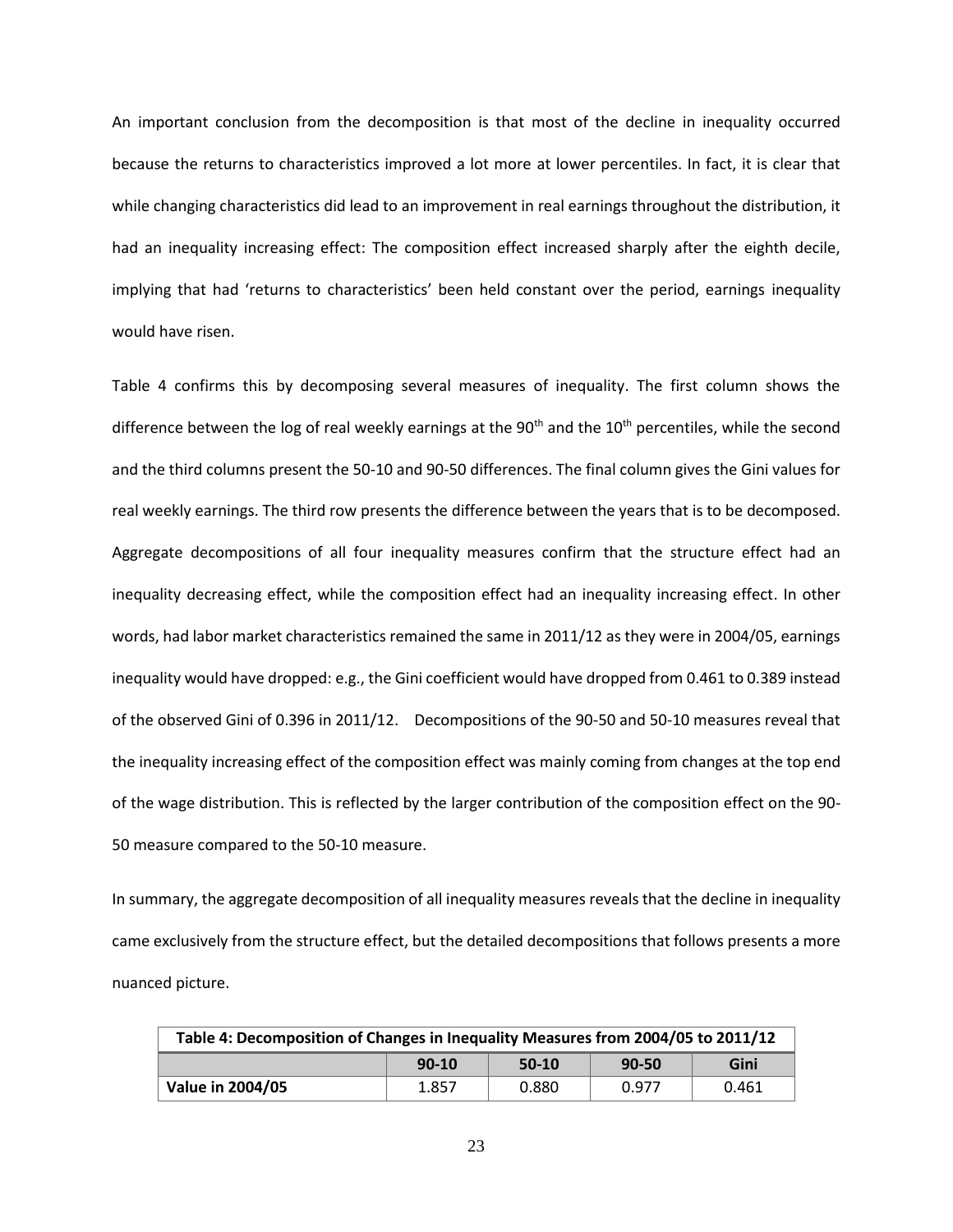| <b>Value in 2011/12</b>    | 1.576    | 0.791                                                   | 0.784    | 0.396    |
|----------------------------|----------|---------------------------------------------------------|----------|----------|
| <b>Total Change</b>        | $-0.282$ | $-0.089$                                                | $-0.192$ | $-0.066$ |
|                            |          | <b>Aggregate Decomposition of Total Change</b>          |          |          |
| <b>Structure Effect</b>    | $-0.322$ | $-0.094$                                                | $-0.228$ | $-0.072$ |
| <b>Composition Effect</b>  | 0.041    | 0.005                                                   | 0.036    | 0.007    |
|                            |          | <b>Detailed Decomposition of the Composition Effect</b> |          |          |
| <b>Education</b>           | 0.041    | 0.002                                                   | 0.039    | 0.011    |
| <b>Industry</b>            | $-0.018$ | 0.002                                                   | $-0.020$ | $-0.009$ |
| <b>Experience</b>          | 0.017    | 0.000                                                   | 0.017    | 0.005    |
| <b>Male</b>                | $-0.014$ | $-0.012$                                                | $-0.002$ | $-0.004$ |
| <b>Occupation</b>          | 0.012    | 0.002                                                   | 0.010    | 0.003    |
| <b>States</b>              | 0.001    | 0.009                                                   | $-0.009$ | 0.002    |
| <b>Married</b>             | 0.002    | 0.001                                                   | 0.001    | 0.001    |
| Caste                      | $-0.002$ | $-0.001$                                                | $-0.001$ | $-0.001$ |
| <b>Muslim</b>              | 0.002    | 0.001                                                   | 0.001    | 0.000    |
|                            |          | <b>Detailed Decomposition of the Structure Effect</b>   |          |          |
| <b>Education</b>           | $-0.140$ | $-0.032$                                                | $-0.108$ | $-0.016$ |
| <b>Industry</b>            | $-0.006$ | $-0.061$                                                | 0.055    | 0.009    |
| <b>Experience</b>          | $-0.313$ | $-0.185$                                                | $-0.128$ | 0.025    |
| <b>Male</b>                | 0.084    | $-0.051$                                                | 0.135    | 0.005    |
| <b>Occupation</b>          | $-0.088$ | 0.008                                                   | $-0.096$ | $-0.012$ |
| <b>States</b>              | $-0.010$ | 0.085                                                   | $-0.094$ | 0.014    |
| <b>Married</b>             | $-0.103$ | 0.013                                                   | $-0.116$ | $-0.009$ |
| Caste                      | 0.064    | 0.012                                                   | 0.052    | 0.005    |
| <b>Muslim</b>              | 0.013    | 0.004                                                   | 0.010    | 0.000    |
| <b>Constant (Residual)</b> | 0.177    | 0.114                                                   | 0.062    | $-0.094$ |

#### **4.3.2 Detailed Decomposition of the Composition Effect**

The second panel of Table 4 and Figure 8 present the detailed decomposition of the composition effect to ascertain which set of covariates were important in driving the total composition effect. The inequality increasing effect was mainly driven by changes in the distribution of education, and to a lesser extent of experience and occupation. On the other hand, the change in the industrial distribution had a significant inequality decreasing effect, operative at the top of the distribution. Further decomposing the industry category into its constituents (not shown here) points to a large contribution from the shift into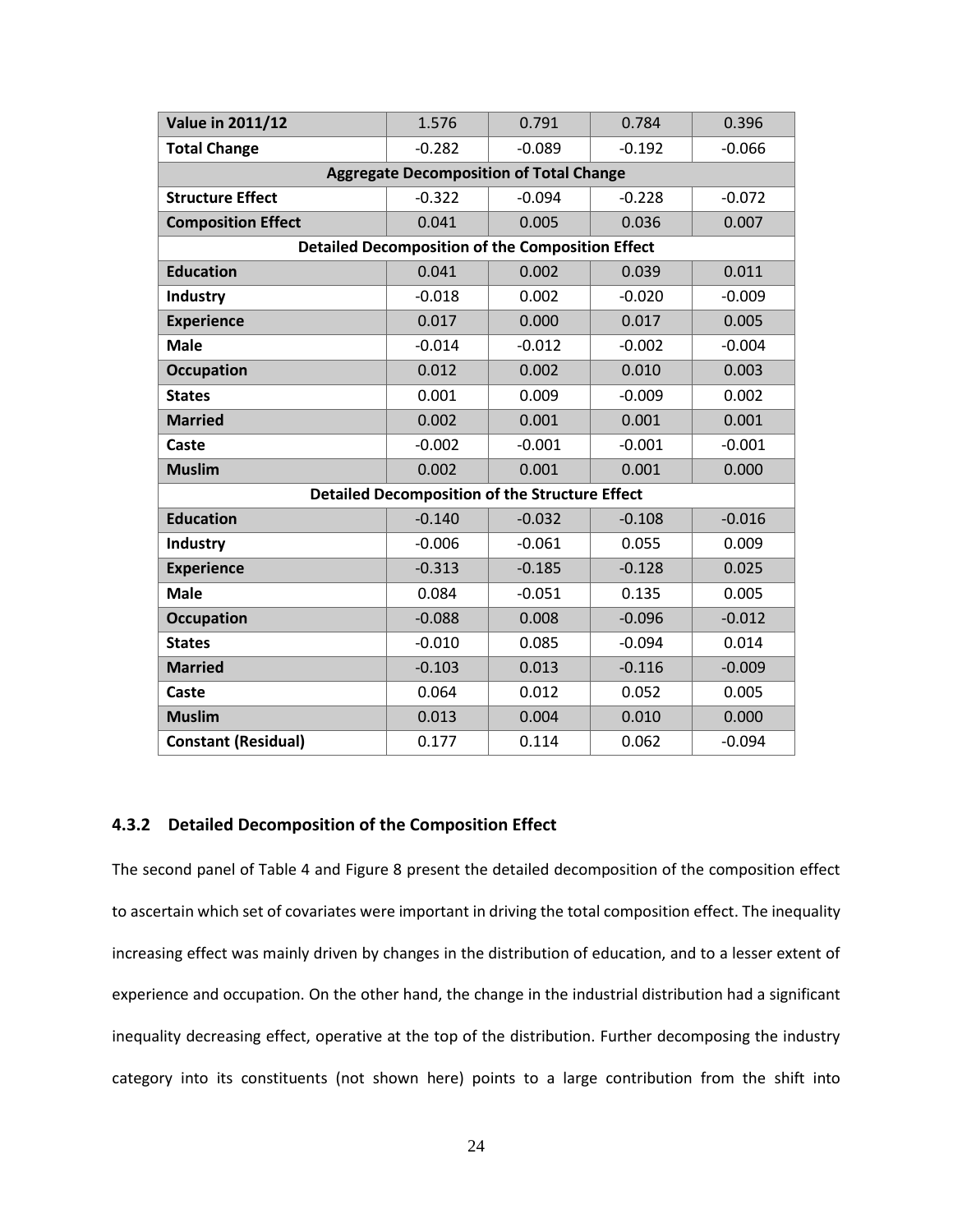construction. The large shift from agriculture to construction noted earlier, decreased earnings inequality. The greater proportion of male workers, also contributed to the decline in inequality. Changes in the distribution of state of residence, marital status, caste and religion did not have a major effect on change in inequality.





#### **4.3.3 Detailed Decomposition of the Structure Effect**

The bottom panel of Table 4 presents the decomposition of the structure effect. The Gini decomposition reveals that the education, occupation and the residual (the unexplained portion of the structure effect) were significant in reducing earnings inequality, while none of the other components were statistically significant.

As noted earlier (Table 4), the decline in inequality came disproportionately due to the structure effect and especially from changes at the top of the distribution. The decomposition of the structure effect component of the 90-50 measure shows that a large part of the change (-0.228) can be explained by changing returns to education (-0.108) and to occupation (-0.096). As noted in Figure 6, the returns to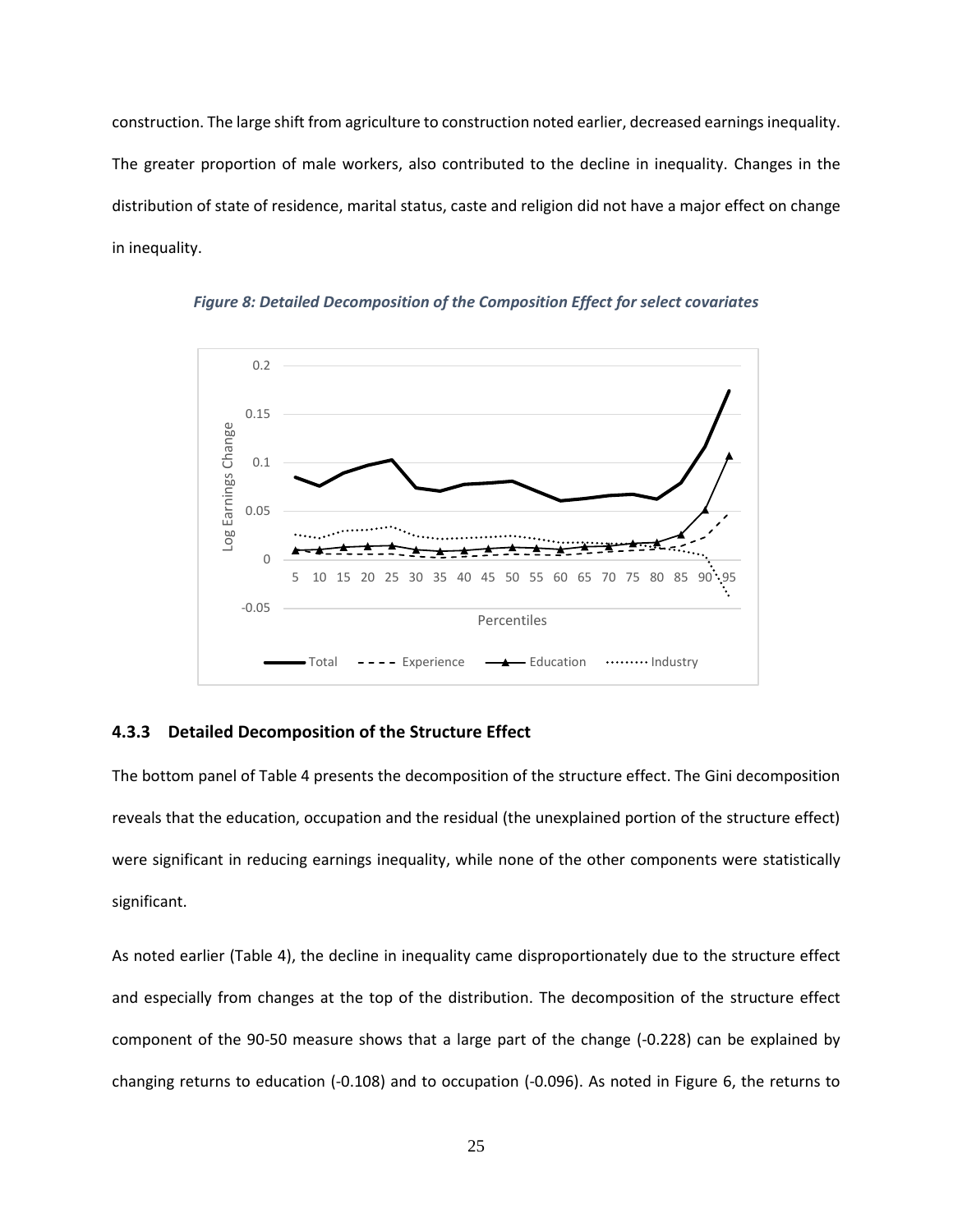education (with illiterates as the base category) actually declined at the higher end of the wage distribution, whereas returns did not change significantly in the middle. The same is true for the return to higher occupations (laborers and unskilled workers as the base category).

#### **5 Conclusions**

l

Using nationally representative data from the Employment Unemployment Survey we examine the changes in real weekly earnings from paid work for rural India from 2004/05 to 2011/12.

For wage earners who constituted about a quarter of the rural working age population, we find that their real earnings increased at all percentiles. Using consumption expenditure data that span the entire population, other studies<sup>22</sup> have also documented an improvement in all parts of the distribution. Taken together, there is clear evidence that economic growth in the post-reform period (after the early 1990s) has been accompanied by a reduction in poverty.<sup>23</sup> At the same time, according to official estimates, in 2011/12, 25.7 percent of the rural population was below the poverty line. This figure represents about 216.7 million poor persons, a large number of people living below a minimum acceptable standard.<sup>24</sup>

Our analysis also reveals that earnings inequality in rural India decreased over the seven year period, and about half of the decline can be accounted for by the decline in daily wage inequality. However, while the rural Gini fell over this period, it remained virtually unchanged in urban India. This shows that the dynamics of earnings is different for the two sectors. This could be because the underlying structural characteristics are different, for example, while agriculture is the largest employer in rural India, for urban

 $22$  Kotwal et al. 2011, for all-India, 1983-2004/05; Jayaraj and Subramanian 2015, for rural and urban separately, 2004/05-2009/10.

<sup>&</sup>lt;sup>23</sup> Using NSS data on consumption expenditure from 1957 to 2012, Datt at al (2016) provide direct evidence that growth in India has been accompanied with a decline in poverty, especially after economic reforms were initiated in the early nineties.

 $24$  The corresponding figures for below poverty line population in urban India are: 13.7 percent (53.1 million).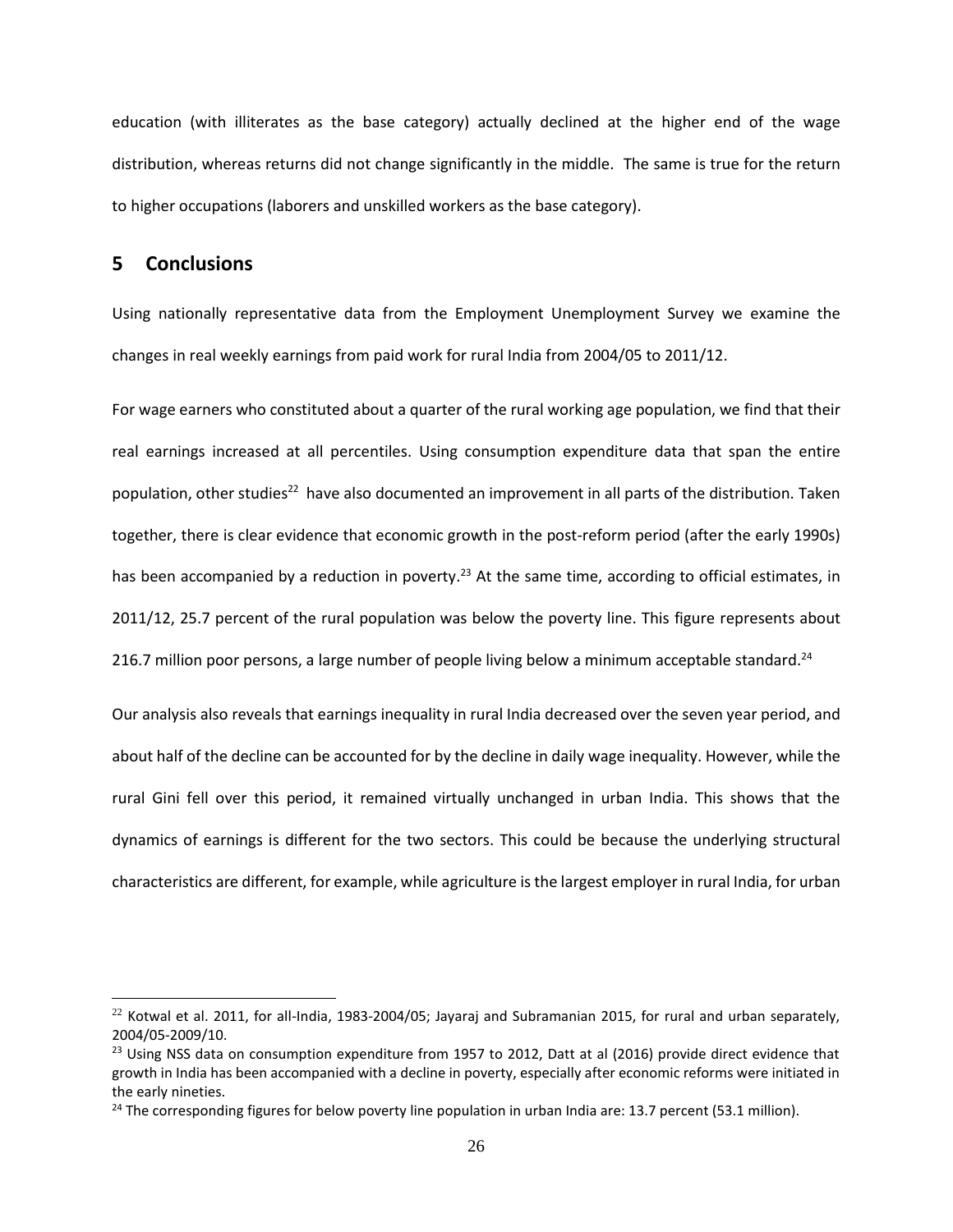India it is services. It could also be the result of different redistributive policies followed in the two sectors. These aspects need to be recognized when designing future policies to tackle inequality in the two regions.

Aggregate decompositions of the change in inequality measures reveal that the change in returns to worker characteristics was mainly responsible for the decrease in earning inequality. Further detailed decompositions reveal that higher levels of education in the population contributed to an increase in earnings inequality, while lower returns to higher education contributed to a decrease. Rural India also experienced a construction boom during this period that also contributed to the decrease in earnings inequality.

Some studies (Datt et al 2016; Thomas 2015) have attributed the tightening of the rural casual labor market between 2000 and 2012 to the expansion of schooling, and to the construction boom. Others (Azam 2012; Berg et al. 2015; Imbert and Papp 2015) have found that the MGNREGS (Mahatma Gandhi National Rural Employment Guarantee Scheme), a large-scale employment guarantee scheme initiated in rural India in 2005, led to an increase in casual wages.

One cannot be certain that this trend of rising casual wages and declining earnings inequality will continue into the future. Regardless of the underlying causes of the recent decline in earnings inequality in rural India, volatility in global crop prices and the drought conditions currently experienced by large parts of the country because of two consecutive weak monsoons are important reminders that policies designed to foster employment opportunities and wage growth of unskilled workers outside of agriculture are crucial for improving the economic well-being of the second part of India.

27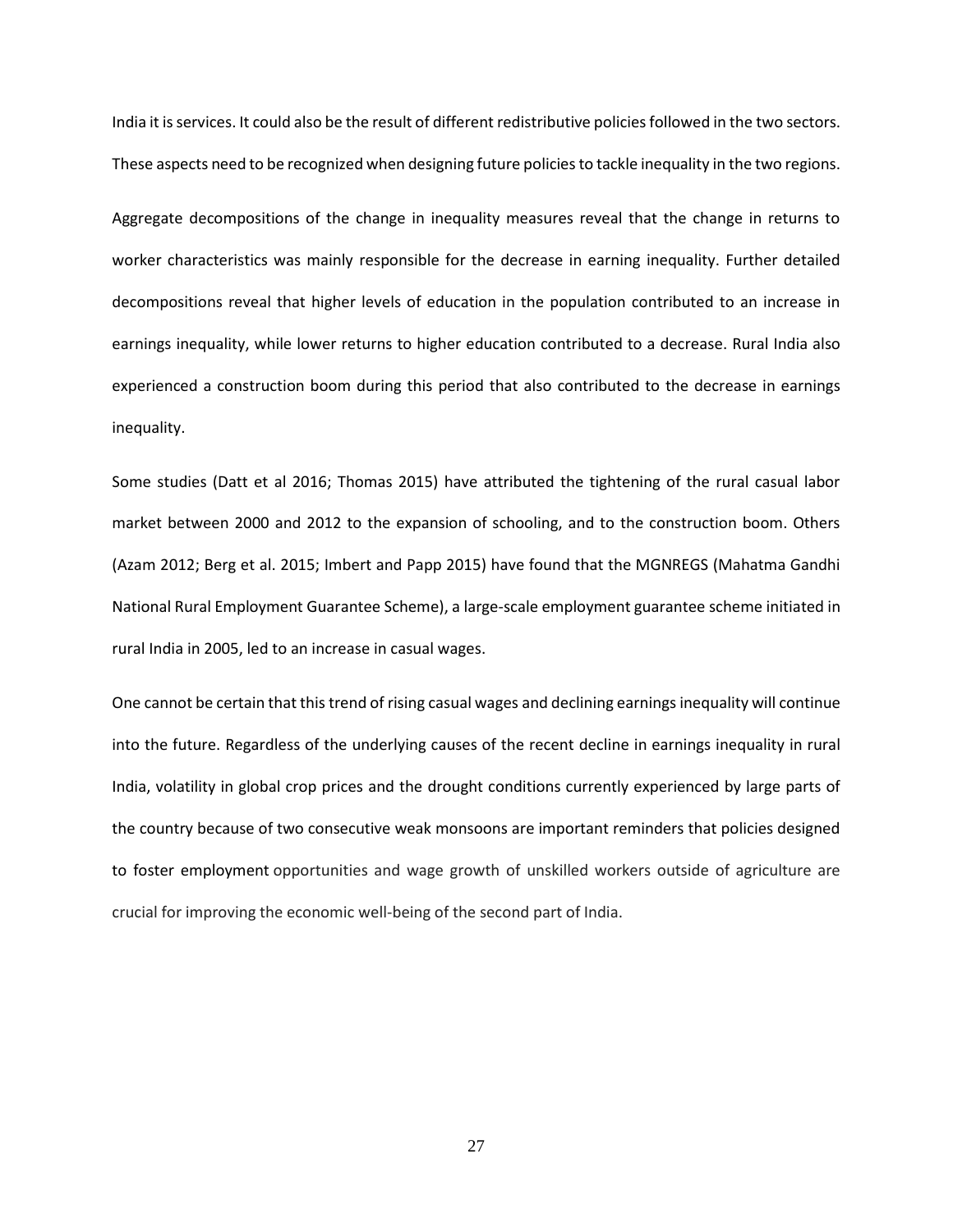Finally, we end with the caveat that although India has the lowest Gini value among the BRICS countries,<sup>25</sup> and we find that earnings inequality declined in rural India between 2004/05 and 2011/12, these facts mask extreme deprivations and inequities in access to health care, education and physical infrastructure such as safe water and sanitation (Drèze and Sen 2013). One needs to be cognizant that extreme inequalities prevail in many other dimensions beyond earnings and consumption expenditure.

#### **6 References**

 $\overline{a}$ 

- Azam, M. 2012a. "Changes in Wage Structure in Urban India, 1983–2004: A Quantile Regression Decomposition." World Development; 40(6): 1135-1150.
- Azam, M. 2012b. "The Impact of Indian Job Guarantee Scheme on Labor Market Outcomes: Evidence from a Natural Experiment" IZA Discussion Papers; IZA DP No. 6548.
- Banerjee, A. and T. Piketty. 2005. "Top Indian Incomes, 1922-2000." World Bank Economic Review; 19(1): 1-20.
- Berg, E., S. Bhattacharyya, D. Rajasekhar, and R. Manjula. 2015. "Can Public Works Increase Equilibrium Wages? Evidence from India's National Rural Employment Guarantee." http://www.erlendberg.info/agwages.pdf.
- Blinder, A. 1973. "Wage Discrimination: Reduced Form and Structural Estimates." Journal of Human Resources; 8:436-455.
- Bound, J. and G. Johnson. 1992. "Changes in the structure of wages in the 1980's: an evaluation of alternative explanations." The American Economic Review, 82(3): 371‐392.
- Cain, J. S., R. Hasan, R. Magsombol, and A. Tandon. 2010. "Accounting for Inequality in India: Evidence from Household Expenditures." World Development; 38(3): 282-297.

<sup>&</sup>lt;sup>25</sup> According to estimates from the World Bank, the Gini values for BRICS countries are as follows: Brazil-0.539 (2009); Russia-0.397 (2009); India-0.339 (2009); China-0.421 (2010) and South Africa-0.630 (2008). These are available at [http://data.worldbank.org/indicator/SI.POV.GINI.](http://data.worldbank.org/indicator/SI.POV.GINI) Last accessed on November 18, 2015.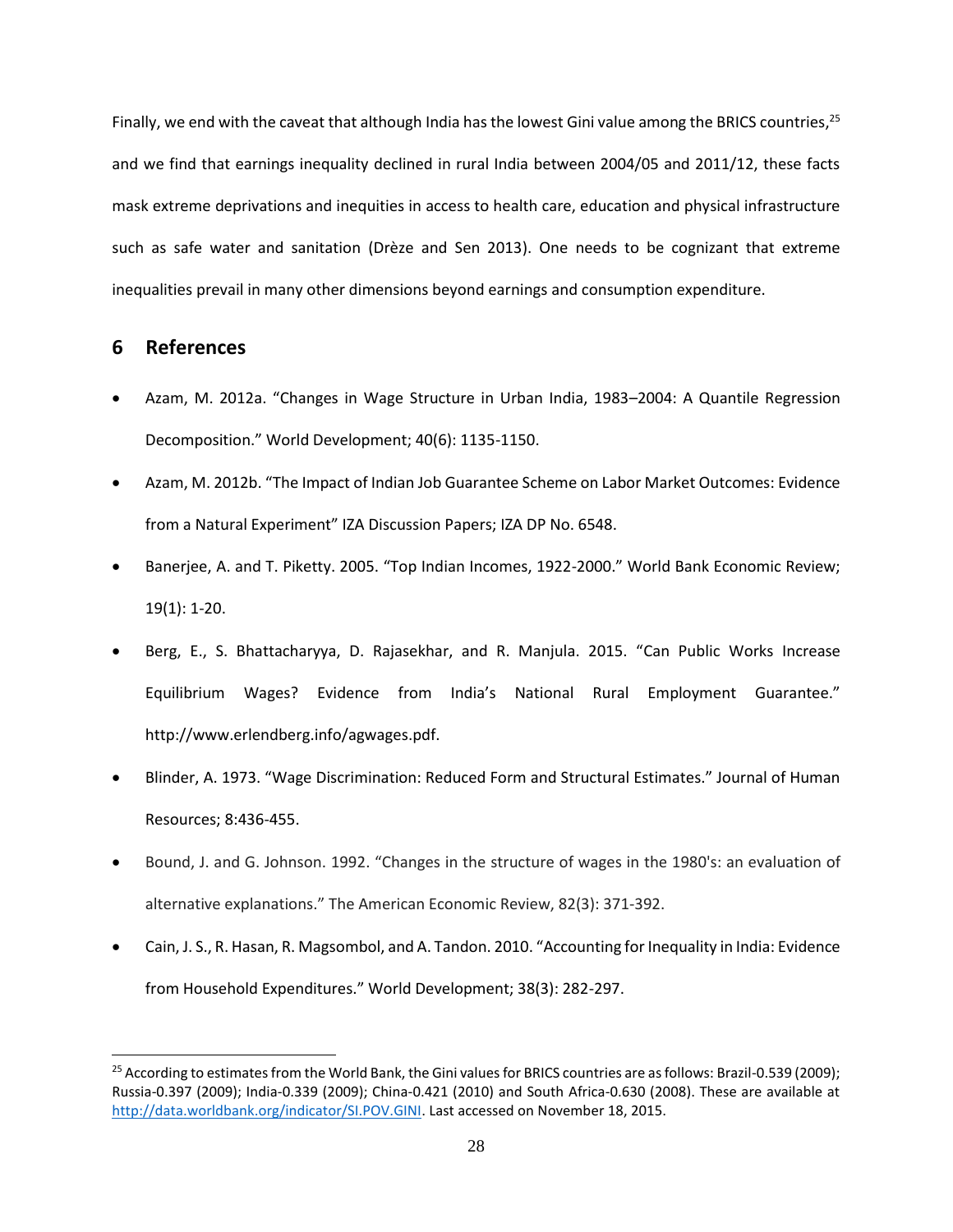- Datt, G., M. Ravallion, and R. Murgai. 2016. "Growth, Urbanization, and Poverty Reduction in India." World Bank Group, Policy Research Working Paper 7568.
- Deshpande, A. 2011. "The Grammar of Caste: Economic Discrimination in Contemporary India." Oxford University Press, New Delhi.
- Deshpande, A., D. Goel, and S. Khanna. 2015. "Bad Karma or Discrimination? Male-Female Wage Gaps among Salaried Workers in India." IZA Discussion Papers, IZA DP No. 9485.
- Drèze, J. and A. Sen. 2013. "An Uncertain Glory: India and its Contradictions." Princeton University Press.
- Dutta, P. V. 2005. "Accounting for Wage Inequality in India." Poverty Research Unit at Sussex, PRUS Working Paper No. 29.
- Firpo, S., N. M. Fortin, and T. Lemieux. 2009. "Unconditional Quantile Regressions." Econometrica; 77: 953–973. doi: 10.3982/ECTA6822
- Fortin, N. M., T. Lemieux, and S. Firpo. 2011. "Decomposition Methods in Economics." Handbook of Labor Economics (edited by Ashenfelter and Card.); Volume 4A, Chapter 1.
- GOI. 2015. "Economic Survey 2014-15." Government of India, Ministry of Finance.
- Goldberg, P. K. and N. Pavcnik. 2007. "Distributional Effects of Globalization in Developing Countries." Journal of Economic Literature; Vol XLV: 39-82.
- Hnatkovska, V. and A. Lahiri. 2013. "Structural Transformation and the Rural-Urban Divide." Working Paper, International Growth Center, London School of Economics.
- Imbert, C. and J. Papp. 2015. "Labor Market Effects of Social Programs: Evidence from India's Employment Guarantee." American Economic Journal: Applied Economics; 7(2):233-263.
- Jacoby, H. and B. Dasgupta. 2015. "Changing Wage Structure in India in the Post-reform Era: 1993- 2011." Policy Research Working Paper 7426, World Bank.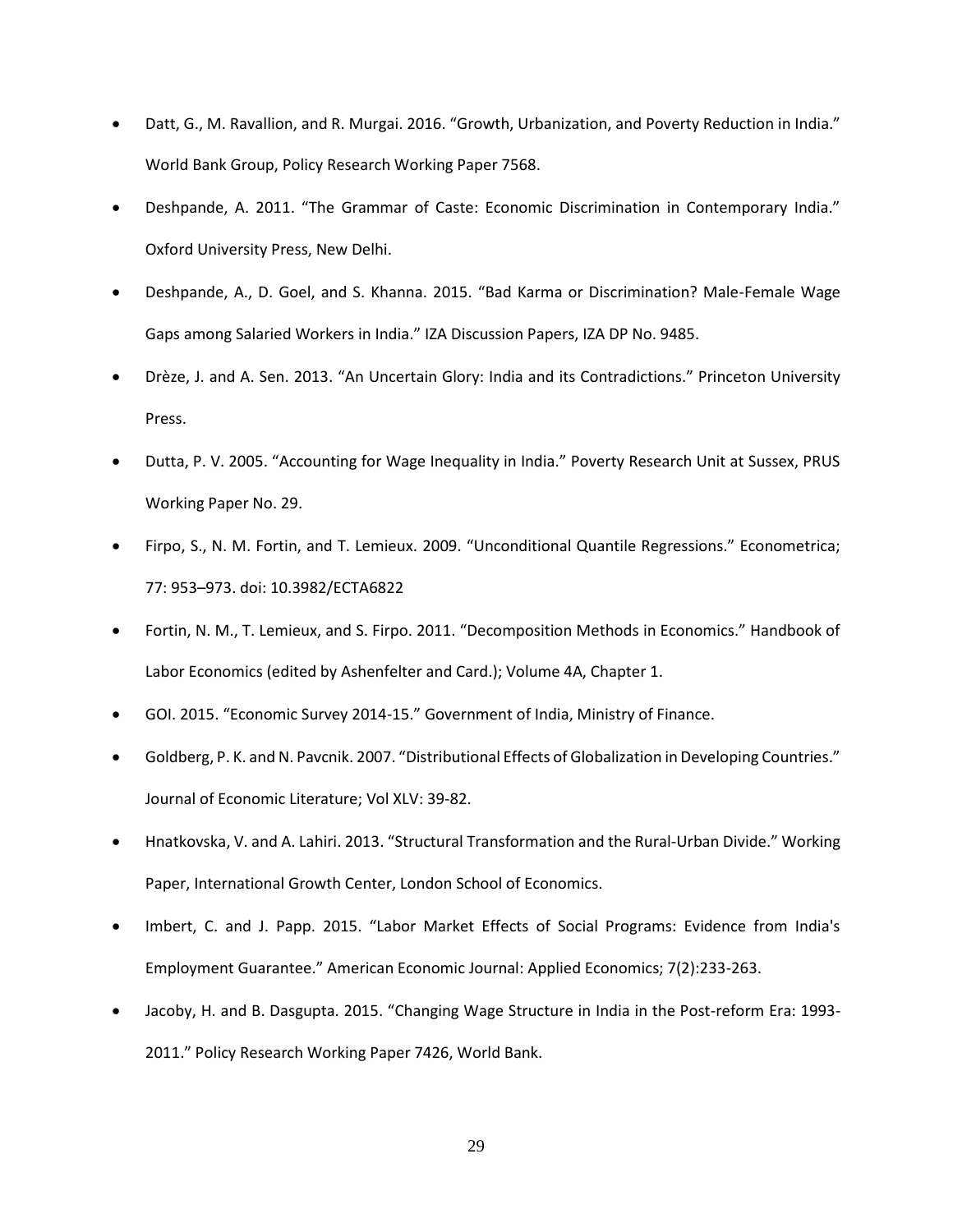- Jayaraj, D. and S. Subramanian. 2015. "Growth and Inequality in the Distribution of India's Consumption Expenditure: 1983-2009-10." Economic and Political Weekly; 50(32).
- Katz, L. F. and K. M. Murphy. 1992. "Changes in Relative Wages, 1963-1987: Supply and Demand Factors." The Quarterly Journal of Economics, 107(1): 35‐78.
- Kijima, Y. 2006. "Why did wage inequality increase? Evidence from urban India 1983–99." Journal of Development Economics; 81: 97-117.
- Koenker, R. and G. Bassett. 1978. "Regression Quantiles." Econometrica; 46: 33- 50.
- Kotwal, A. and A. R. Chaudhuri. 2013. "Why is Poverty Declining so Slowly in India?" Ideas for India, http://www.ideasforindia.in/article.aspx?article\_id=110
- Kotwal A., B. Ramaswami, and W. Wadhwa. 2011. "Economic Liberalization and Indian Economic Growth: What's the Evidence?" Journal of Economic Literature; 49(4): 1152-1199.
- Krueger, D. and F. Perri. 2006. "Does Income Inequality Lead to Consumption Inequality? Evidence and Theory." Review of Economic Studies; 73(1): 163–93.
- Machado, J. F., and J. Mata. 2005. "Counterfactual Decomposition of Changes in Wage Distributions Using Quantile Regression." Journal of Applied Econometrics; 20: 445–465.
- Melly, B. 2006. "Estimation of Counterfactual Distributions using Quantile Regression." University of St. Gallen, Discussion Paper.
- Motiram, S. and V. Vakulabharanam. 2012. "Indian Inequality: Patterns and Changes, 1993 2010." India Development Report, Oxford University Press, Vol 7: 224-232.
- NFHS. 2009. "Nutrition in India. National Family Health Survey (NFHS-3) India 2005-06." Ministry of Health and Family Welfare, Government of India.
- Oaxaca, R. L. 1973. "Male-Female Wage Differentials in Urban Labor Markets." International Economic Review; 14: 693-709.